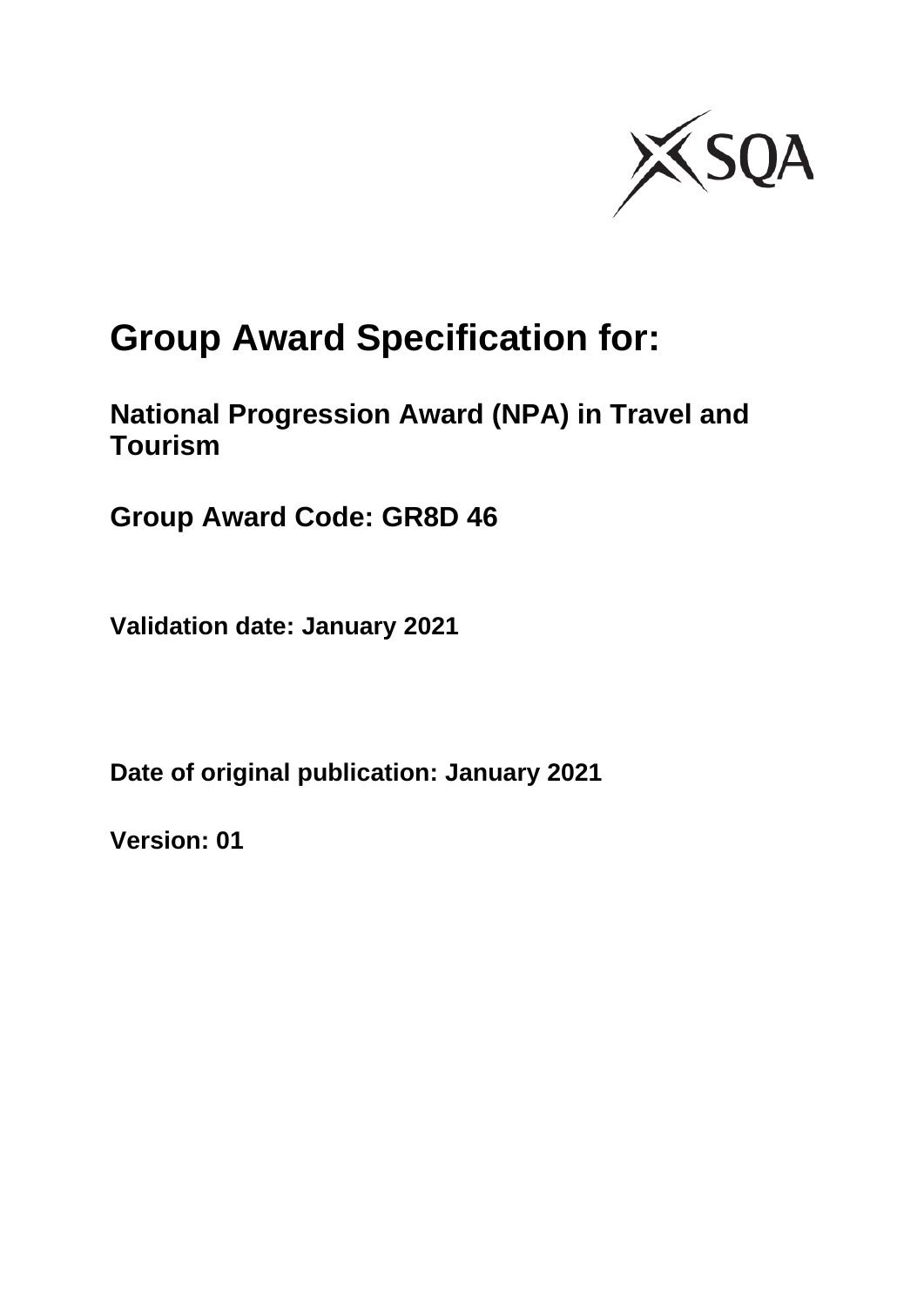## **Contents**

| 2 |         |                                                                              |  |
|---|---------|------------------------------------------------------------------------------|--|
|   | $2.1 -$ |                                                                              |  |
| 3 |         |                                                                              |  |
|   | 3.1     |                                                                              |  |
|   | 3.2     |                                                                              |  |
| 4 |         |                                                                              |  |
|   | 4.1     |                                                                              |  |
| 5 |         | Additional benefits of the qualification in meeting employer needs 4         |  |
|   | 5.1     |                                                                              |  |
|   | 5.2     | Mapping of National Occupational Standards (NOS) and/or trade body standards |  |
|   |         |                                                                              |  |
|   | 5.3     | Mapping of Core Skills development opportunities across the qualification 8  |  |
|   | 5.4     |                                                                              |  |
| 6 |         |                                                                              |  |
|   | 6.1     |                                                                              |  |
|   | 6.2     |                                                                              |  |
|   | 6.3     |                                                                              |  |
|   | 6.4     |                                                                              |  |
|   | 6.5     |                                                                              |  |
| 7 |         |                                                                              |  |
| 8 |         |                                                                              |  |
| 9 |         |                                                                              |  |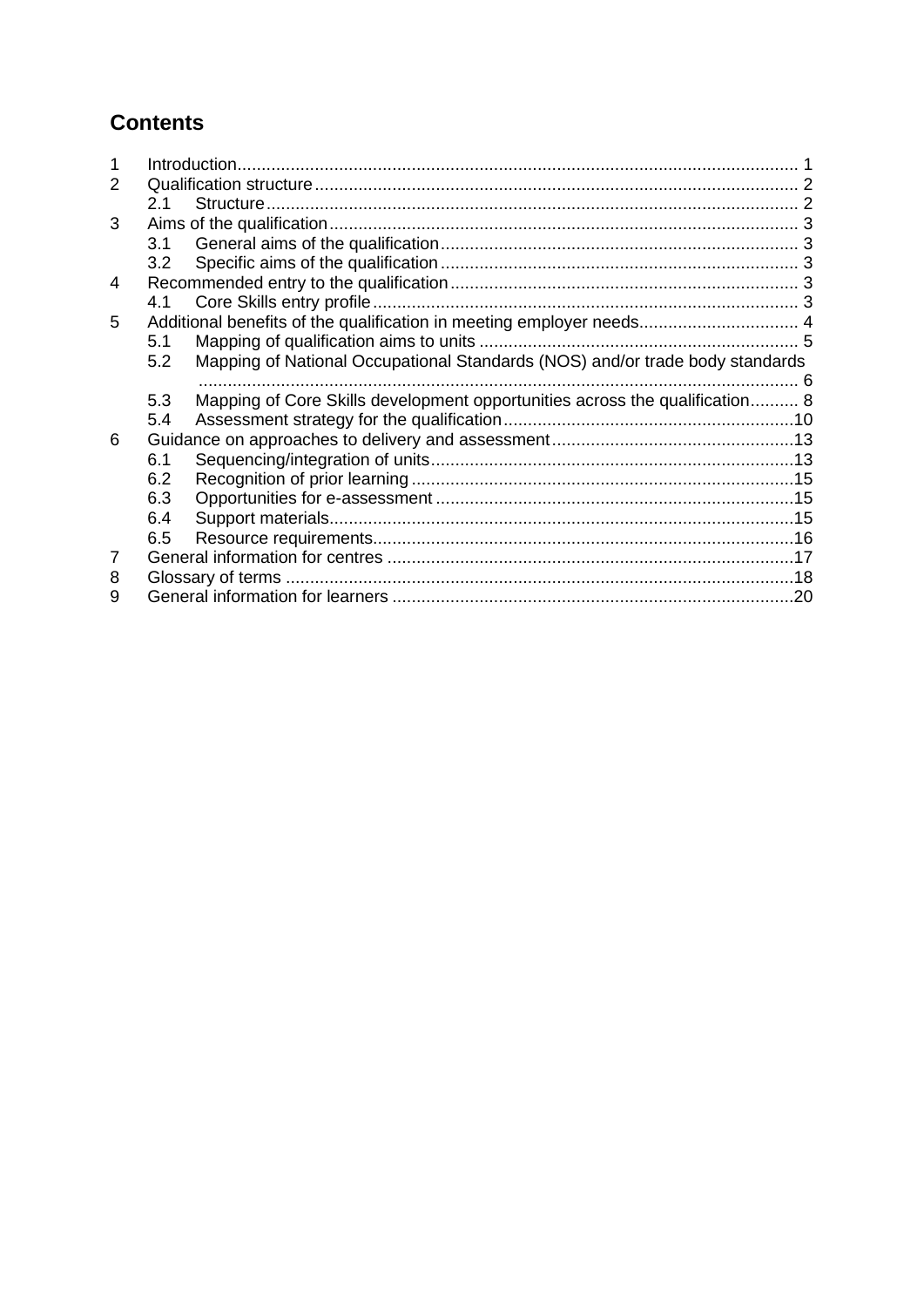## <span id="page-2-0"></span>**1 Introduction**

The purpose of this document is to:

- assist centres to implement, deliver and manage the qualification
- provide a guide for new staff involved in offering the qualification
- inform course managers teaching staff, assessors, learners, employers and higher education institutes (HEIs) of the aims and purpose of the qualification
- provide details of the range of learners the qualification is suitable for and progression opportunities

Tourism is a major employer and revenue earner of importance to the Scottish economy. It is truly national and international with opportunities in every area of the UK. It covers a wide range of businesses of all sizes from micro businesses in the remotest parts of the country to major economic hubs such as airports. The provision of qualifications in travel and tourism directly responds to the needs of the industry for a well-trained workforce who can identify and meet the needs of visitors.

Included within the qualification structure for the National Progression Award (NPA) are skills both specific to travel and tourism but also transferable including customer care, skills for employment and marketing, and although sector specific the general theory can be applied to other industries. The qualification sits within a suite of SQA qualifications in Travel and Tourism from SCQF levels 4–8 and alongside related sectors in hospitality and events.

Target groups for the qualification include young people interested in pursuing a career in the sector to more mature learners seeking to formalise relevant prior experience, upskill or retrain.

Possible areas of employment include:

- ◆ Airports
- Airlines
- Shipping, ferry and cruise companies
- Car rental firms, coach companies
- Tourist boards, tourist information centres
- Visitor attractions
- **+** Guiding
- ◆ Accommodation providers
- Travel agencies and
- Tour operating firms (domestic, inbound and outbound)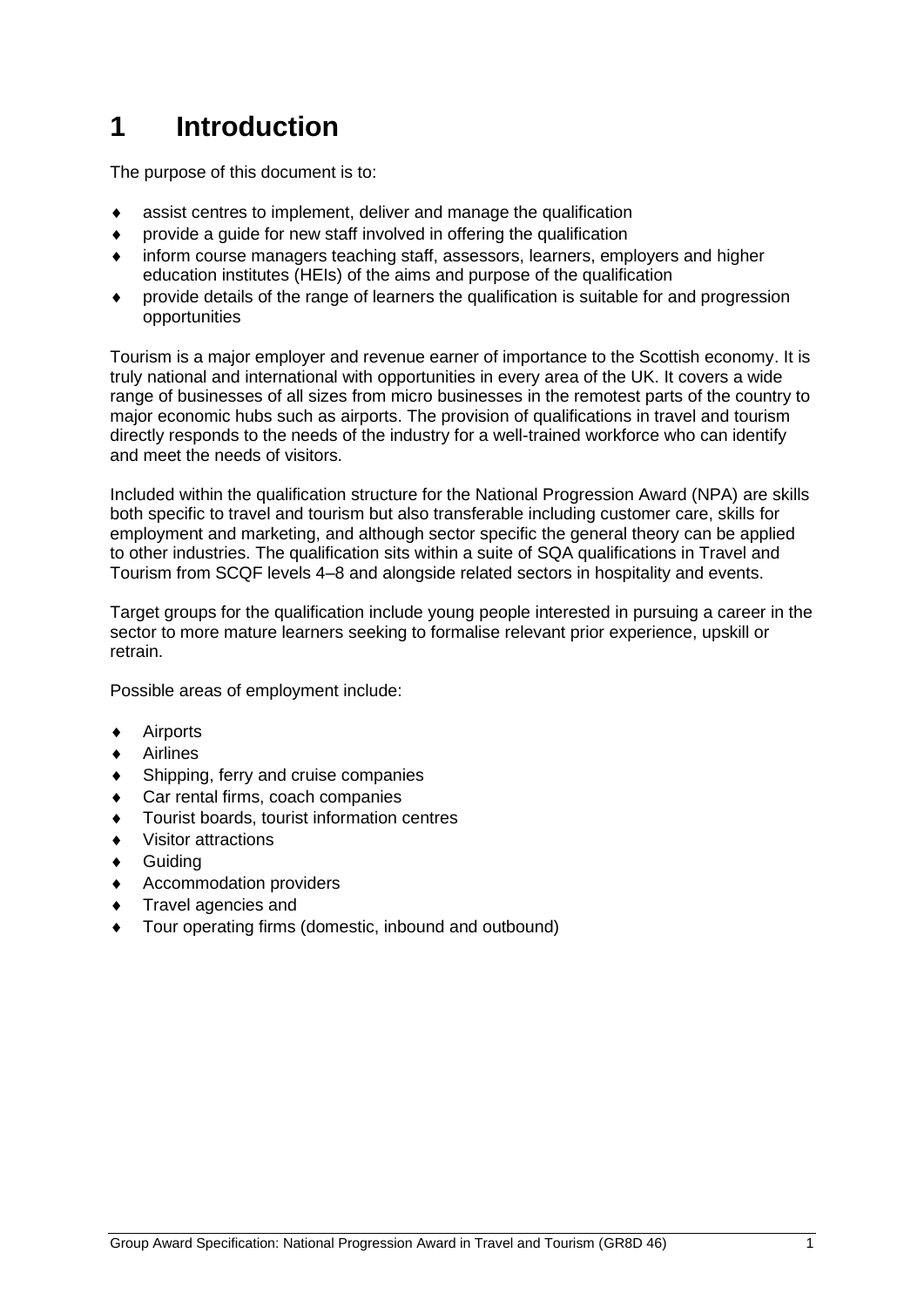## <span id="page-3-0"></span>**2 Qualification structure**

This group award is made up of 4 SQA unit credits. It comprises 24 SCQF credit points of which 18 are at SCQF level 6. A mapping of Core Skills development opportunities is available in section 5.3.

### <span id="page-3-1"></span>**2.1 Structure**

| 4 code                                      | 2 code | <b>Unit title</b>                                                               | <b>SQA</b><br>credit | <b>SCQF</b><br>credit<br>points | <b>SCQF</b><br>level |  |  |  |  |  |  |
|---------------------------------------------|--------|---------------------------------------------------------------------------------|----------------------|---------------------------------|----------------------|--|--|--|--|--|--|
| <b>Mandatory section: 1 credit required</b> |        |                                                                                 |                      |                                 |                      |  |  |  |  |  |  |
| <b>H90R</b>                                 | 46     | Travel and Tourism in the UK                                                    | 1                    | 6                               | 6                    |  |  |  |  |  |  |
|                                             |        | Options section: 3 credits required. At least 2 credits must be at SCQF level 6 |                      |                                 |                      |  |  |  |  |  |  |
| <b>H90V</b>                                 | 46     | <b>Sustainable Practices in Travel and</b><br><b>Tourism</b>                    | 1                    | 6                               | 6                    |  |  |  |  |  |  |
| F3P7                                        | 12     | <b>Working as Air Cabin Crew</b>                                                | 1                    | 6                               | 6                    |  |  |  |  |  |  |
| F3P8                                        | 12     | <b>Airport Ground Operations</b>                                                | 1                    | 6                               | 6                    |  |  |  |  |  |  |
| <b>H90L</b>                                 | 46     | <b>Leisure and Business Tourist</b><br><b>Destinations</b>                      | 1                    | 6                               | 6                    |  |  |  |  |  |  |
| H0BE                                        | 12     | <b>Activity Tourism: Developing Skills for</b><br><b>Organising Activities</b>  | $\overline{2}$       | 12                              | 6                    |  |  |  |  |  |  |
| H <sub>1</sub> SC                           | 12     | <b>Heritage Industry in Scotland</b>                                            | 1                    | 6                               | 6                    |  |  |  |  |  |  |
| DM4T                                        | 12     | The Scottish Tourism Product: An<br><b>Introduction</b>                         | 1                    | 6                               | 6                    |  |  |  |  |  |  |
| F3PB                                        | 12     | <b>Travel Industry: An Introduction</b>                                         | 1                    | 6                               | 6                    |  |  |  |  |  |  |
| F <sub>3</sub> P <sub>9</sub>               | 12     | Selling the Travel and Tourism Product                                          | 1                    | 6                               | 6                    |  |  |  |  |  |  |
| <b>H90M</b>                                 | 46     | <b>Travel Products and Services</b>                                             | 1                    | 6                               | $\overline{6}$       |  |  |  |  |  |  |
| DM4R                                        | 12     | Marketing in Travel and Tourism: An<br>Introduction                             | 1                    | 6                               | 6                    |  |  |  |  |  |  |
| <b>H90T</b>                                 | 45     | <b>Sustainable Travel and Tourism: An</b><br><b>Introduction</b>                | $\mathbf{1}$         | 6                               | 5                    |  |  |  |  |  |  |
| F3PM                                        | 11     | Working as Air Cabin Crew: An<br>Introduction                                   | $\mathbf{1}$         | 6                               | 5                    |  |  |  |  |  |  |
| F3PK                                        | 11     | <b>Tour Guiding: An Introduction</b>                                            | 1                    | 6                               | 5                    |  |  |  |  |  |  |
| F3PH                                        | 11     | <b>Resort Representation: An Introduction</b>                                   | 1                    | 6                               | $\overline{5}$       |  |  |  |  |  |  |
| <b>F38X</b>                                 | 11     | <b>Skills for Customer Care</b>                                                 | $\mathbf{1}$         | 6                               | $\overline{5}$       |  |  |  |  |  |  |
| H <sub>90</sub> P                           | 45     | <b>Accommodation and Package Holidays</b>                                       | $\mathbf 1$          | 6                               | 5                    |  |  |  |  |  |  |
| <b>HF88</b>                                 | 45     | <b>Work Placement</b><br>Or                                                     | 1                    | 6                               | $\overline{5}$       |  |  |  |  |  |  |
| F3PL                                        | 11     | <b>Travel and Tourism: Enhancing Skills</b><br>for Employment                   | 1                    | 6                               | 5                    |  |  |  |  |  |  |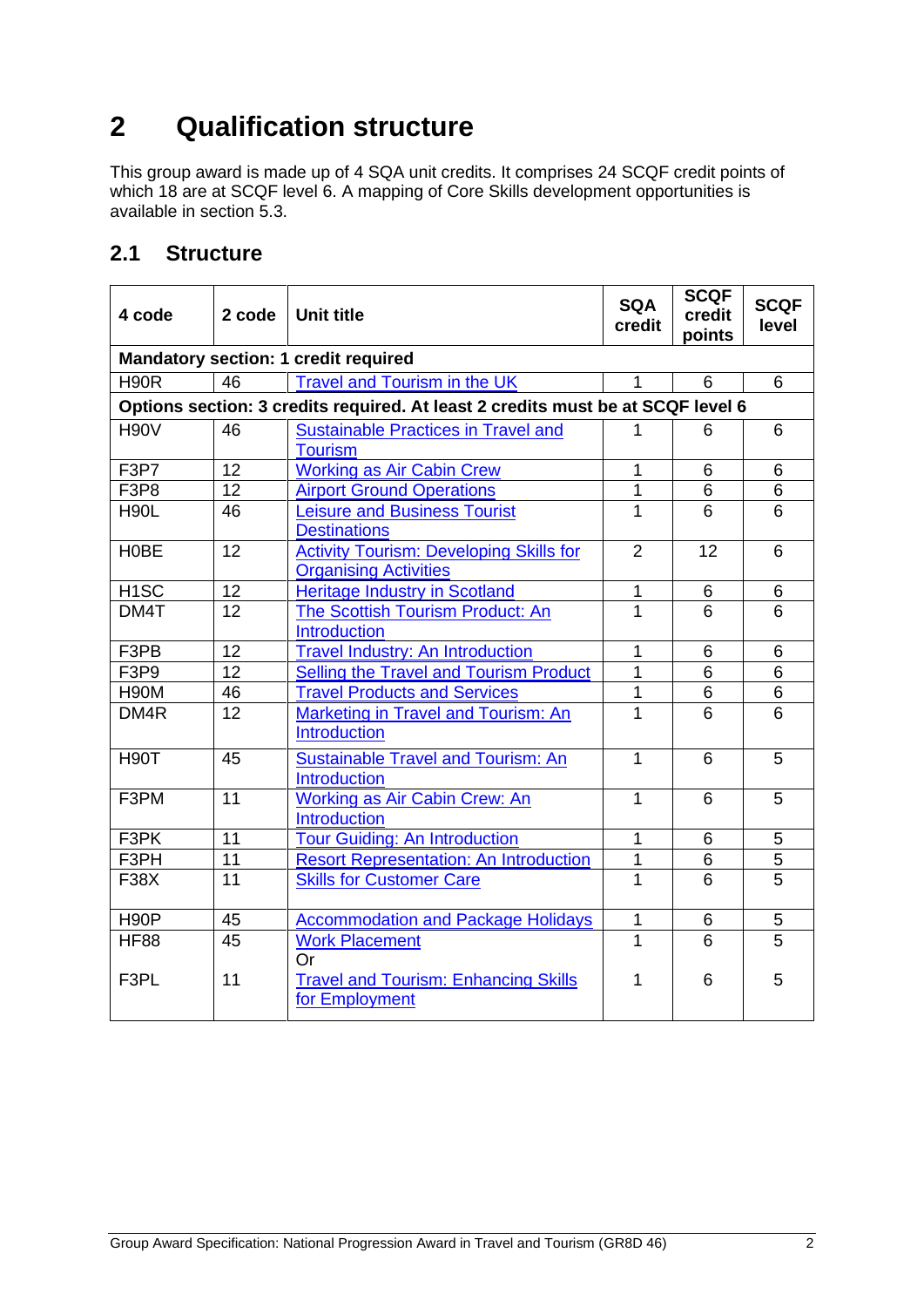## <span id="page-4-0"></span>**3 Aims of the qualification**

The main aim of the National Progression Award (NPA) in Travel and Tourism is to provide a small, flexible qualification that supports a broad range of learners wishing to enter or progress into entry-level employment in the sector or to progress to further and higher education. The NPA is also an entry point for some learners who could progress from school to the National Certificates in Travel Tourism, HNC/HND in Travel and Tourism and onto relevant degree programmes.

### <span id="page-4-1"></span>**3.1 General aims of the qualification**

- 1 Provide the learner with the skills and knowledge required to progress in employment, training and/or study.
- 2 Provide the learner with a recognised, relevant and up-to-date qualification.
- 3 To enable progression within the SCQF.
- 4 Develop the transferrable skills required to progress in employment.<br>5 Motivate learners to develop a positive attitude to their own learning.
- Motivate learners to develop a positive attitude to their own learning.

### <span id="page-4-2"></span>**3.2 Specific aims of the qualification**

- 1 Develop a detailed knowledge of the travel and tourism industry at a national level.
- 2 Develop knowledge of the travel and tourism industry and its impact at a local level.<br>3 Gain an awareness of current trends and practices in travel and tourism.
- Gain an awareness of current trends and practices in travel and tourism.
- 4 Provide the opportunity to study units covering key broad areas relevant to the sector for example sustainable practices/customer care/marketing/destinations knowledge/employability skills and those relevant to specific sectors, for example retail travel, airline operations, activity tourism, guiding.
- 5 Provide progression to the National Certificates in Travel and Tourism at SCQF level 5/6

## <span id="page-4-3"></span>**4 Recommended entry to the qualification**

Entry to this qualification is at the discretion of the centre. The following information on prior knowledge, skills, experience, or qualifications that provide suitable preparation for this qualification has been provided by the Qualification Design Team (QDT) as guidance only.

Learners would benefit from having attained the skills, knowledge and understanding required by one or more of the following or equivalent qualifications and/or experience:

- English at National 5 (SCQF level 5) or above
- Travel and Tourism units at SCQF level 5
- Social Subject at National 5 (SCQF level 5) or above
- Relevant work/life experience

### <span id="page-4-4"></span>**4.1 Core Skills entry profile**

The Core Skill entry profile provides a summary of the associated assessment activities that exemplify why a particular level has been recommended for this qualification. The information would be used to identify if additional learning support needs to be put in place for learners whose Core Skills profile is below the recommended entry level or whether learners should be encouraged to do an alternative level or learning programme.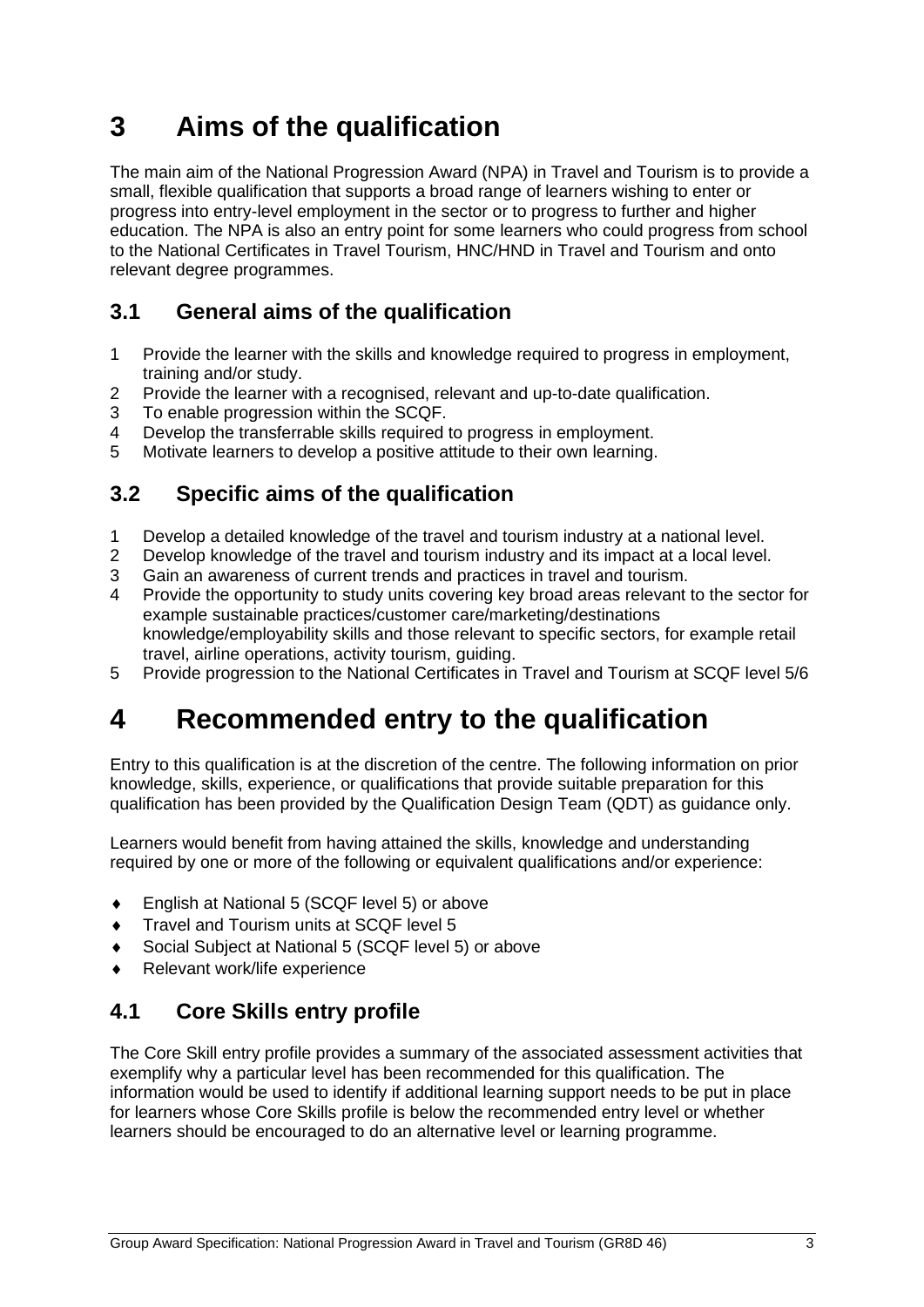| <b>Core Skill</b>                                 | <b>Recommended</b><br><b>SCQF entry</b><br>profile | <b>Associated assessment activities</b>                                                                      |
|---------------------------------------------------|----------------------------------------------------|--------------------------------------------------------------------------------------------------------------|
| Communication                                     | 5                                                  | Communicating with customers,<br>role-play activities, presenting<br>information                             |
| Numeracy                                          | 4                                                  | Costings and calculations for<br>customers                                                                   |
| Information and Communication<br>Technology (ICT) | 4                                                  | Using internet to research<br>destinations, using suitable ICT<br>packages to build portfolio of<br>evidence |
| <b>Problem Solving</b>                            | $\boldsymbol{4}$                                   | Resolving customer complaints                                                                                |
| Working with Others                               | 4                                                  | Interact with team members in a<br>positive manner                                                           |

## <span id="page-5-0"></span>**5 Additional benefits of the qualification in meeting employer needs**

This qualification was designed to meet a specific purpose and what follows are details on how that purpose has been met through mapping of the units to the aims of the qualification. Through meeting the aims, additional value has been achieved by linking the unit standards with those defined in national occupational standards and/or trade/professional body requirements. In addition, significant opportunities exist for learners to develop the more generic skill, known as Core Skills through doing this qualification.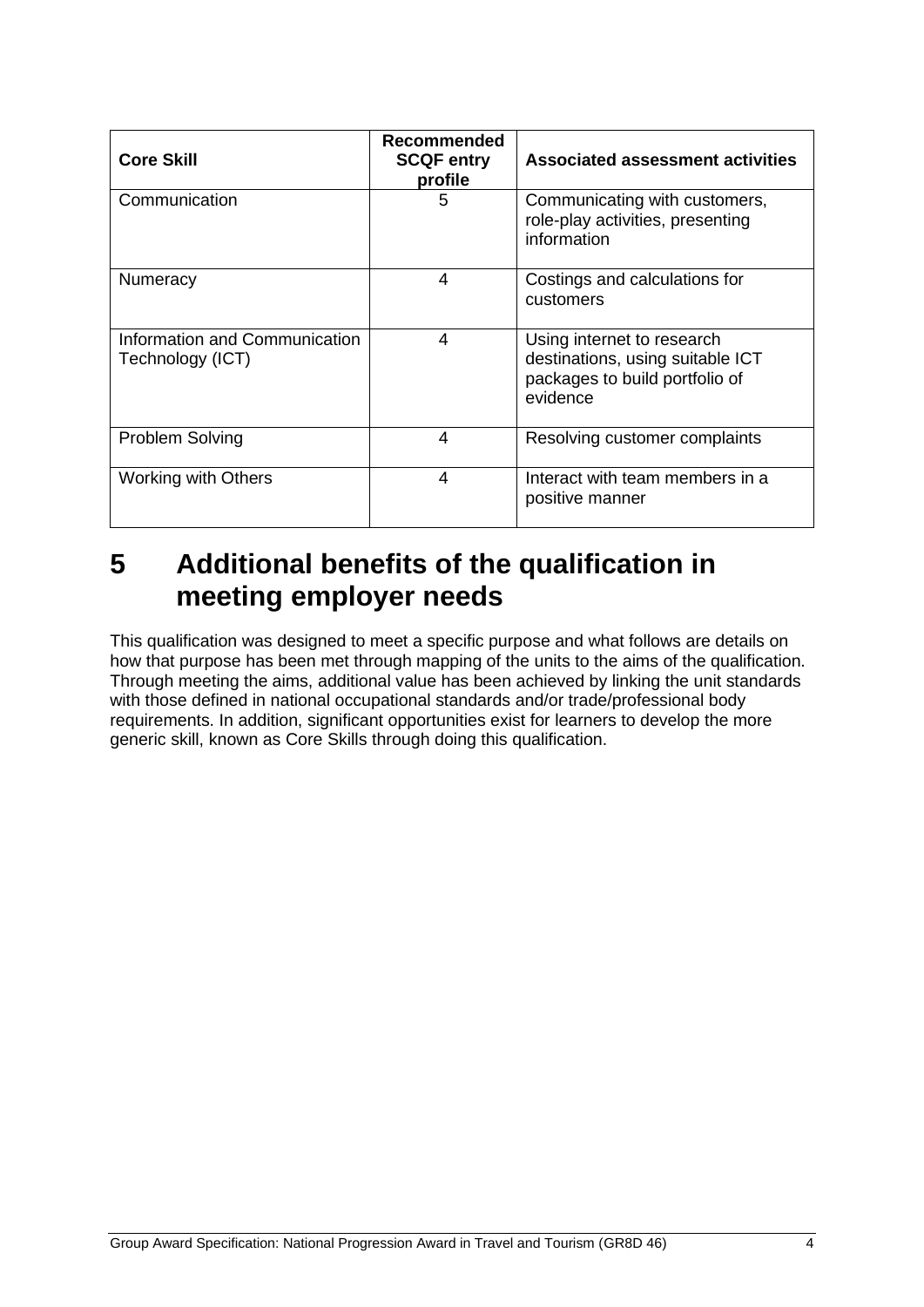## **5.1 Mapping of qualification aims to units**

<span id="page-6-0"></span>

| Code           | Unit title                                                    |   | Aims (Specific) |   |   |   |  |  |  |  |
|----------------|---------------------------------------------------------------|---|-----------------|---|---|---|--|--|--|--|
|                |                                                               |   | $\mathbf{2}$    |   | 4 | 5 |  |  |  |  |
| <b>H90R46</b>  | Travel and Tourism in the UK                                  |   | Χ               | X |   | X |  |  |  |  |
| H90V 46        | Sustainable Practices in Travel and Tourism                   |   |                 | Χ | Χ | X |  |  |  |  |
| <b>DM4R 12</b> | Marketing in Travel and Tourism: An Introduction              |   |                 | X | Χ | X |  |  |  |  |
| F38X 11        | <b>Skills for Customer Care</b>                               |   |                 |   | Χ | X |  |  |  |  |
| F3P7 12        | Working as Air Cabin Crew                                     |   |                 |   | ∧ | X |  |  |  |  |
| F3P8 12        | <b>Airport Ground Operations</b>                              |   |                 |   | Χ | X |  |  |  |  |
| <b>H90L46</b>  | Leisure and Business Tourist Destinations                     |   |                 |   | X | X |  |  |  |  |
| <b>H0BE 12</b> | Activity Tourism: Developing Skills for Organising Activities |   |                 |   | X | X |  |  |  |  |
| <b>H1SC 12</b> | Heritage Industry in Scotland                                 | Χ |                 |   | Χ | X |  |  |  |  |
| <b>DM4T12</b>  | The Scottish Tourism Product: An Introduction                 | X |                 |   | Χ | X |  |  |  |  |
| F3PB 12        | Travel Industry: An Introduction                              | X |                 |   | Χ | X |  |  |  |  |
| F3P9 12        | Selling the Travel and Tourism Product                        |   |                 |   | Χ | X |  |  |  |  |
| H90T 45        | Sustainable Travel and Tourism: An Introduction               |   |                 | Χ |   | X |  |  |  |  |
| F3PM 11        | Working as Air Cabin Crew: An Introduction                    |   |                 |   | Χ | X |  |  |  |  |
| F3PK 11        | Tour Guiding: An Introduction                                 |   |                 |   | Χ | X |  |  |  |  |
| F3PH 11        | Resort Representation: An Introduction                        |   |                 |   | X | X |  |  |  |  |
| H90P 45        | Accommodation and Package Holidays                            |   |                 |   | Χ | X |  |  |  |  |
| HF88 45        | <b>Work Placement</b>                                         |   |                 | X | X | X |  |  |  |  |
| <b>F3PL 11</b> | Travel and Tourism: Enhancing Skills for Employment           |   |                 | X | Χ | X |  |  |  |  |
| <b>H90M46</b>  | <b>Travel Products and Services</b>                           |   |                 |   | Χ | X |  |  |  |  |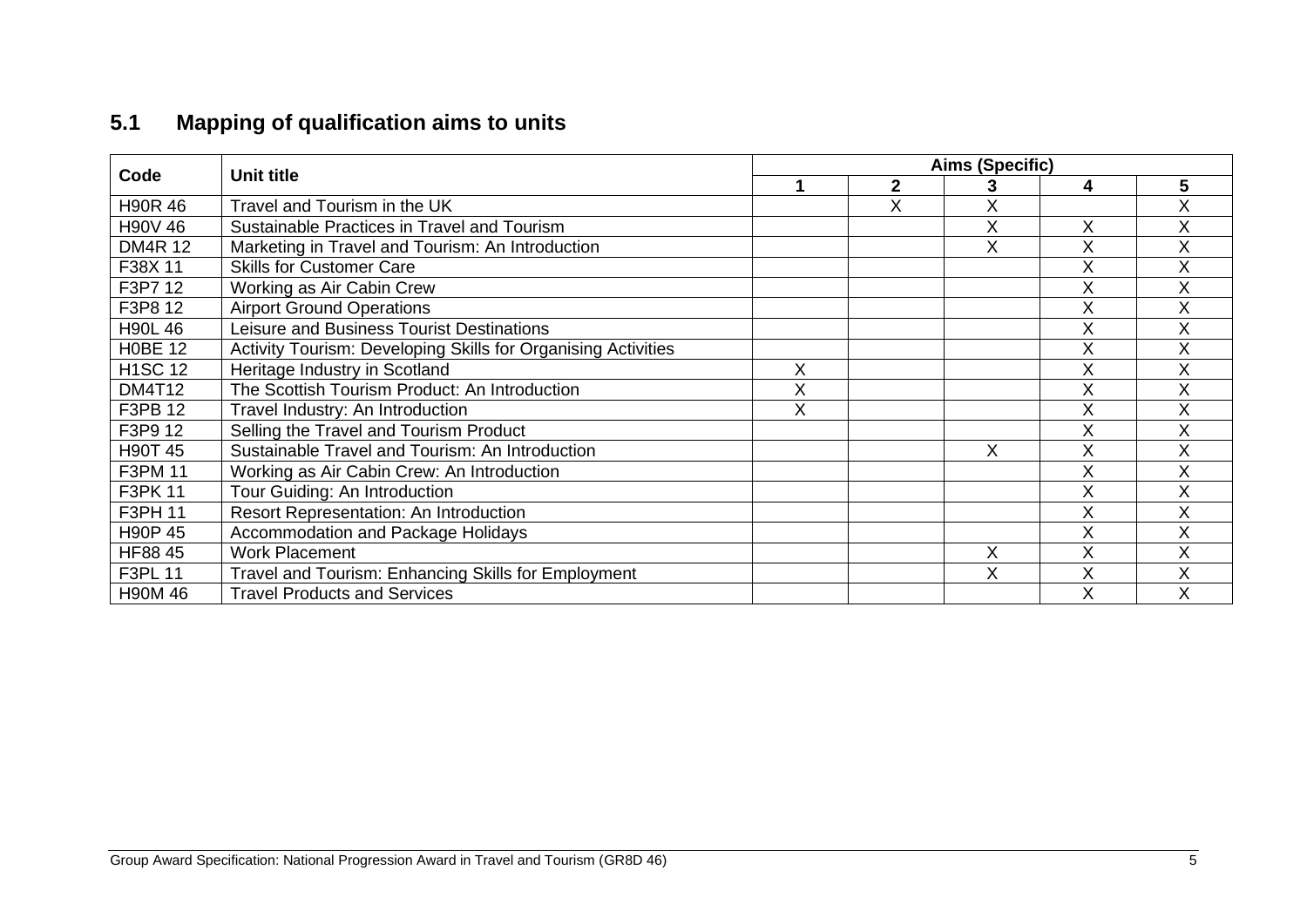### **5.2 Mapping of National Occupational Standards (NOS) and/or trade body standards**

National Occupational Standards (NOS) describe the performance required of an individual for an occupation in the workplace. They are developed for employers by employers through the relevant standards setting body. NOS have different uses, and for example, employers can use them to develop job specifications or in-house training programmes. One of the main applications of NOS is to inform the development and content of qualifications. The content of the NPA broadly align to a range of the National Occupational Standards (NOS) in travel services outlined below.

<span id="page-7-0"></span>

| Code           | Unit title                                                    | <b>National Occupational Standard</b>                                                 | <b>National Occupational Standard Code</b> |
|----------------|---------------------------------------------------------------|---------------------------------------------------------------------------------------|--------------------------------------------|
| <b>DM4R 12</b> | Marketing in Travel and<br>Tourism: An Introduction           | Set up and maintain promotional displays                                              | PPLTT05                                    |
| F38X 11        | <b>Skills for Customer Care</b>                               | Monitor and solve repeated customer<br>service problems                               | PPLTT24                                    |
| F3P7 12        | Working as Air Cabin Crew                                     | Ensure the health and safety of air<br>passengers                                     | GSKCC01                                    |
|                |                                                               | Provide assistance, advice and information<br>to ensure the comfort of passengers     | PPLCC08                                    |
|                |                                                               | Provide and sell products on board aircraft                                           | GSKCC04                                    |
| F3P8 12        | <b>Airport Ground Operations</b>                              | Check in aviation passengers and baggage<br>Handle reports of lost or damaged baggage | PPLAOG23<br>PPLAOG25                       |
| <b>F3PL 11</b> | Travel and Tourism: Enhancing<br><b>Skills for Employment</b> | Develop and maintain your effectiveness at<br>work                                    | PPL TT10                                   |
| <b>H90L46</b>  | <b>Leisure and Business Tourist</b><br><b>Destinations</b>    | Research travel and destination information                                           | PPL TT08                                   |
| F3PM 11        | Working as Air Cabin Crew: An<br>Introduction                 | Provide assistance, advice and information<br>to ensure the comfort of passengers     | PPLCC08                                    |
|                |                                                               | Deliver quality customer service to airline<br>passengers                             | GSKCC01                                    |
|                |                                                               | Provide a trolley Service on board an<br>aircraft                                     | PPLCC20                                    |
|                |                                                               | Serve drinks on board an aircraft                                                     | PPLCC21                                    |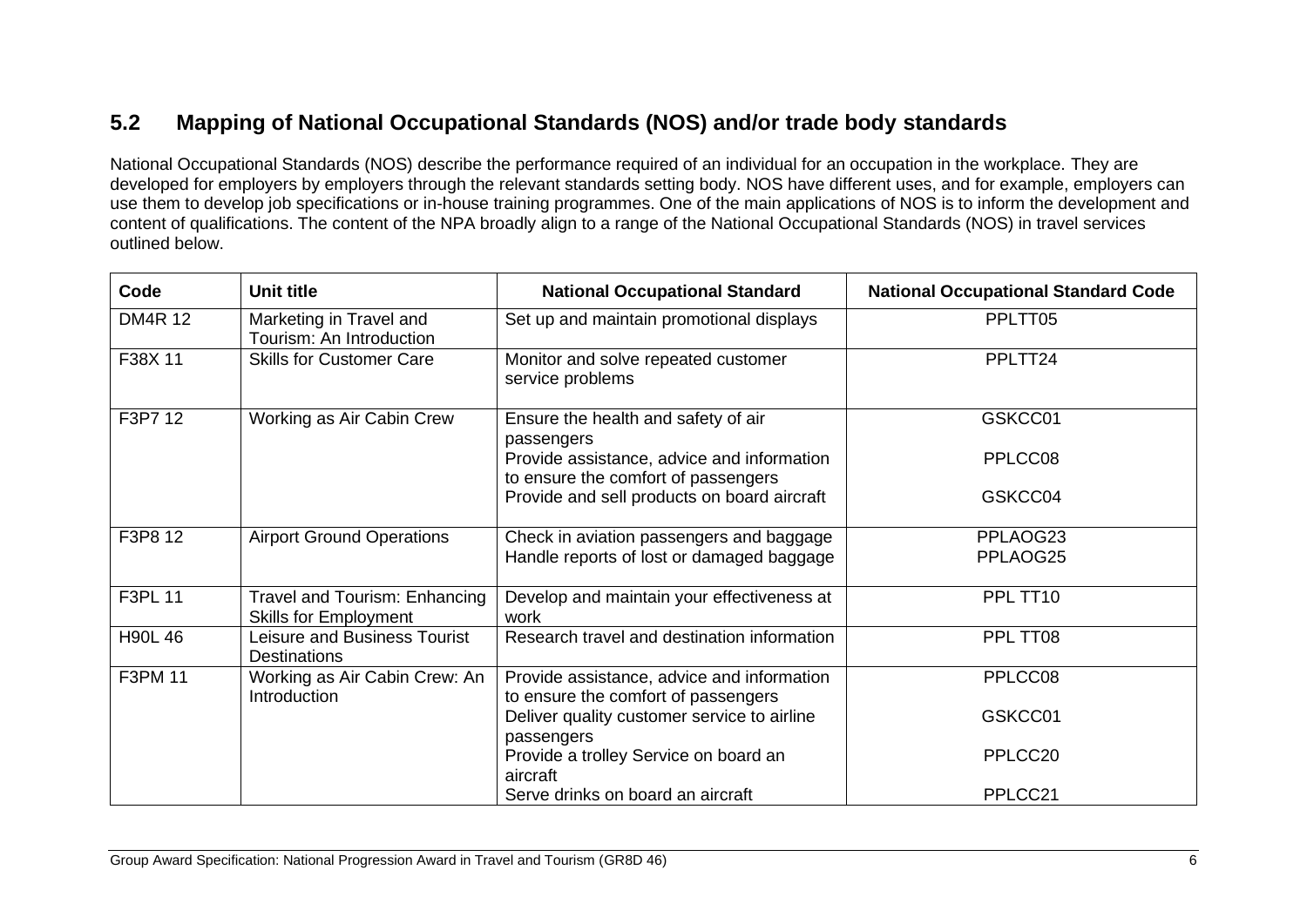| Code          | <b>Unit title</b>                         | <b>National Occupational Standard</b>                                                                                                                                                                                                     | <b>National Occupational Standard Code</b>            |
|---------------|-------------------------------------------|-------------------------------------------------------------------------------------------------------------------------------------------------------------------------------------------------------------------------------------------|-------------------------------------------------------|
| H90P 45       | Accommodation and Package<br>Holidays     | Help customers to choose and book travel<br>services<br>Arrange travel itineraries<br>Identify and provide travel and tourism<br>related information and advice<br>Arrange travel itineraries                                             | PPLTT19<br>PPLTT14<br>PPLTT20                         |
| <b>H90M46</b> | <b>Travel Products and Services</b>       | Help customers to choose and book travel<br>services<br>Identify and provide travel and tourism<br>related information and advice<br>Arrange travel itineraries                                                                           | PPLTT19<br>PPLTT14<br>PPLTT20                         |
| F3P9 12       | Selling the Travel and Tourism<br>Product | Sell tourism-related products and services                                                                                                                                                                                                | PPLTT <sub>13</sub>                                   |
| F3PK 11       | Tour Guiding: An Introduction             | Identify and provide travel and tourism<br>related information and advice<br>Research travel and destination information<br>Make sure your own actions reduce risks to<br>health and safety                                               | PPLTT14<br>PPL TT08<br>PPL TT07                       |
| F3PH 11       | Resort Representation: An<br>Introduction | Identify and provide travel and tourism<br>related information and advice<br>Research travel and destination information<br>Sell tourism-related products and services<br>Make sure your own actions reduce risks to<br>health and safety | PPLTT14<br>PPL TT08<br>PPLTT <sub>13</sub><br>PPLTT07 |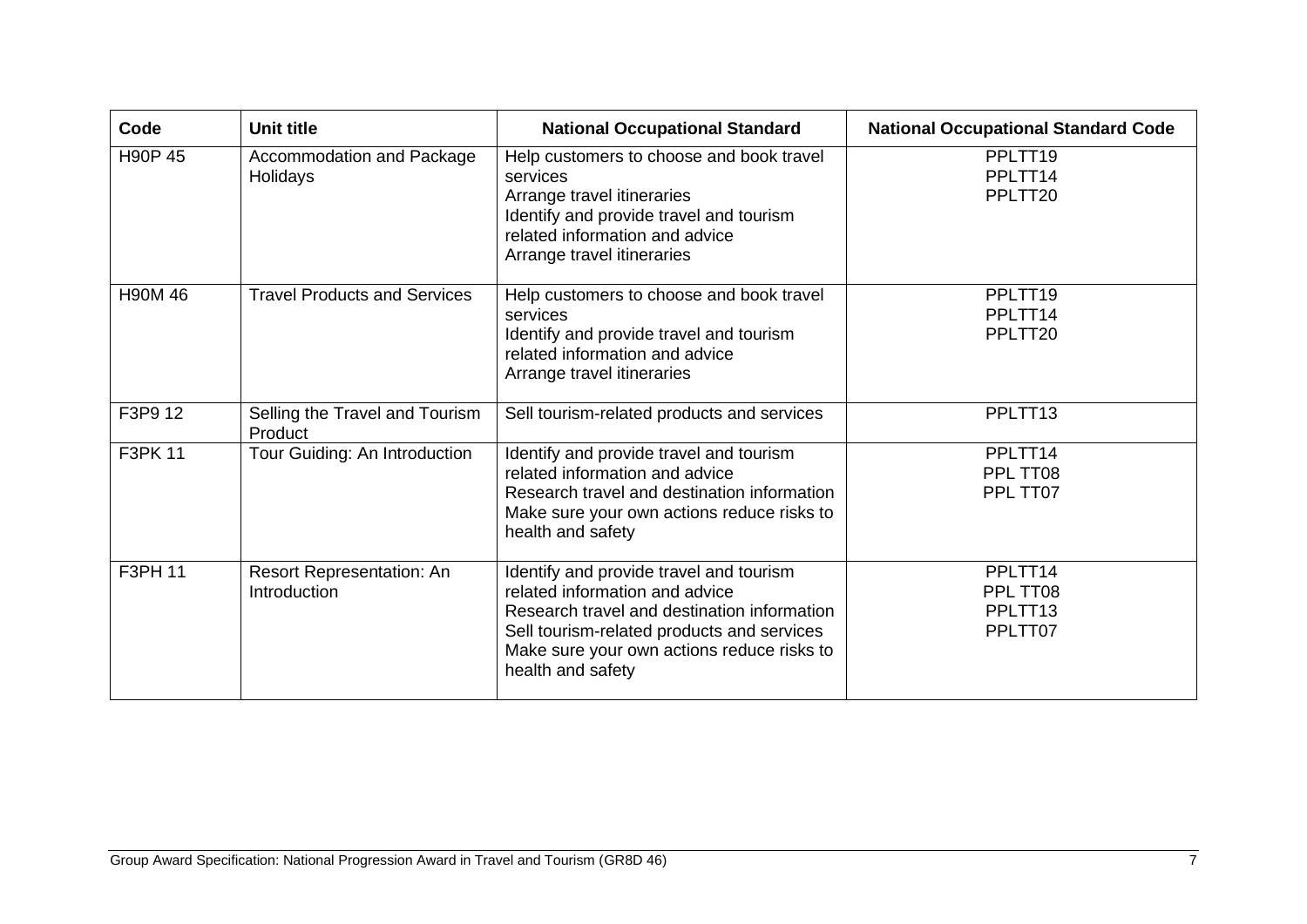### **5.3 Mapping of Core Skills development opportunities across the qualification**

The following grid indicates Core Skills coverage across the NPA: E = embedded within the unit, which means learners who achieve the unit will automatically have their Core Skills profile updated on their certificate. S = signposted, which means learners will be developing aspects of Core Skills through teaching and learning approaches but not enough to attract automatic certification.

<span id="page-9-0"></span>

| Unit code      | <b>Unit title</b>                                                                 |                | <b>Communication</b> |              |           | Numeracy |    | <b>ICT</b> |           | <b>Problem Solving</b> |           |            | <b>Working with Others</b> |
|----------------|-----------------------------------------------------------------------------------|----------------|----------------------|--------------|-----------|----------|----|------------|-----------|------------------------|-----------|------------|----------------------------|
|                |                                                                                   | W(R)           | W(W)                 | $\mathbf{o}$ | <b>UN</b> | UGI      | AI | PCI        | <b>CT</b> | PO                     | <b>RE</b> | <b>WCO</b> | <b>RCC</b>                 |
| H90R 46        | Travel and Tourism in<br>the UK                                                   | S              | S                    | S            |           |          | S  | S          | S         | S                      |           | S          |                            |
| H90V 46        | Sustainable Practices in<br><b>Travel and Tourism</b>                             | $\overline{S}$ | S                    | S            |           | S        | S  | S          | E         | S                      | S         |            |                            |
| <b>DM4R 12</b> | Marketing in Travel and<br>Tourism: An Introduction                               |                |                      |              |           |          |    |            | E         |                        |           |            |                            |
| F38X 11        | <b>Skills for Customer Care</b>                                                   | S              | S                    | S            |           |          |    |            | S         | S                      | S         |            |                            |
| F3P7 12        | Working as Air Cabin<br>Crew                                                      |                |                      | S            |           |          |    |            |           |                        |           | S          | S                          |
| F3P8 12        | <b>Airport Ground</b><br>Operations                                               |                |                      | S            |           |          |    |            |           |                        |           | S          | S                          |
| <b>H90L 46</b> | Leisure and Business<br><b>Tourist Destinations</b>                               | S              | S                    | S            |           |          | S  | S          | E         | E                      |           |            |                            |
| <b>H0BE 12</b> | <b>Activity Tourism:</b><br>Developing Skills for<br><b>Organising Activities</b> | S              | S                    | S            | S         |          |    | S          |           | E                      |           | S          |                            |
| <b>H1SC 12</b> | Heritage Industry in<br>Scotland                                                  | S              | S                    | S            |           |          | S  | S          | E         |                        |           | S          | S                          |
| <b>DM4T12</b>  | The Scottish Tourism<br>Product: An Introduction                                  |                |                      |              |           |          |    |            | E         |                        |           |            |                            |
| F3PB 12        | Travel Industry: An<br>Introduction                                               | S              | S                    | S            |           |          |    |            |           |                        |           |            |                            |
| F3P9 12        | Selling the Travel and<br><b>Tourism Product</b>                                  | S              | S                    | S            | S         |          | S  | S          | S         | S                      |           | S          |                            |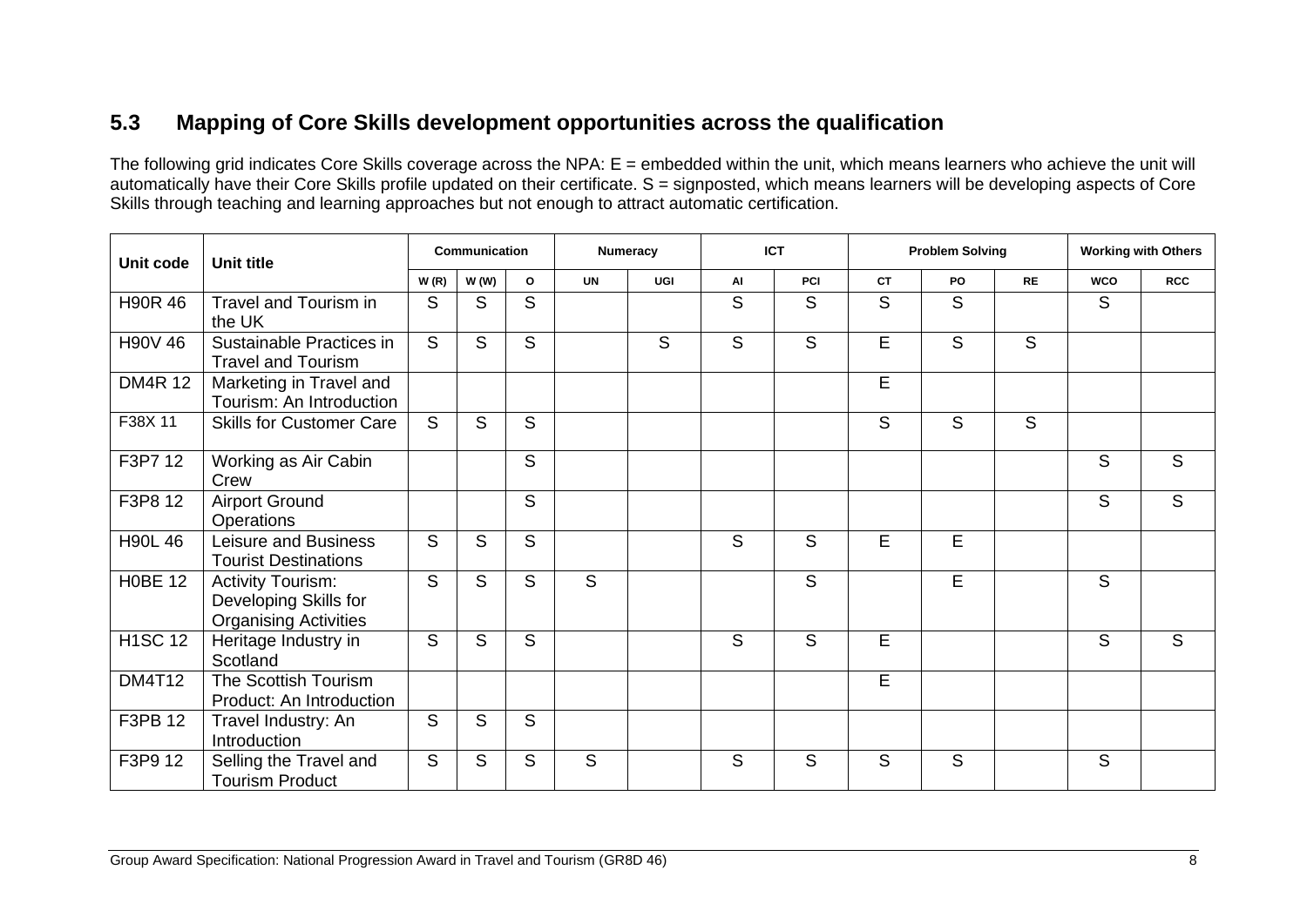| Unit code      | Unit title                                                       |      | <b>Communication</b> |              |           | Numeracy   |    | <b>ICT</b> |           | <b>Problem Solving</b> |           |            | <b>Working with Others</b> |
|----------------|------------------------------------------------------------------|------|----------------------|--------------|-----------|------------|----|------------|-----------|------------------------|-----------|------------|----------------------------|
|                |                                                                  | W(R) | W(W)                 | $\mathbf{o}$ | <b>UN</b> | <b>UGI</b> | AI | <b>PCI</b> | <b>CT</b> | PO.                    | <b>RE</b> | <b>WCO</b> | <b>RCC</b>                 |
| H90M 46        | <b>Travel Products and</b><br><b>Services</b>                    | S    | S                    | S            | S         |            | Е  | S          | E         | S                      |           | S          |                            |
| <b>H90T 45</b> | Sustainable Travel and<br>Tourism: An Introduction               | S    | S                    | S            |           | S          | S  | S          | S         | S                      | S         | S          |                            |
| <b>F3PL 11</b> | Travel and Tourism:<br><b>Enhancing Skills for</b><br>Employment | S    | S                    | S            |           |            |    |            |           |                        |           | S          | S                          |
| F3PM 11        | Working as Air Cabin<br>Crew: An Introduction                    |      |                      | S            |           |            |    |            |           |                        |           | S          | S                          |
| F3PK 11        | Tour Guiding: An<br>Introduction                                 |      |                      | S            |           |            | S  | S          | S         | S                      |           | S          | S                          |
| F3PH 11        | <b>Resort Representation:</b><br>An Introduction                 | S    | S                    | S            |           |            |    |            |           |                        |           | S          | S                          |
| H90P 45        | Accommodation and<br>Package Holidays                            | S    |                      |              | S         | S          | S  | S          | S         | S                      |           |            |                            |
| HF88 45        | <b>Work Placement</b>                                            | S    | S                    | S            | S         |            | S  | S          | E         | E                      | E         | E          | E                          |

### **Key:**

| <b>Communication:</b>         | $W(R)$ = Written (Reading)                 | $W(W) = W$ ritten (Writing)               | $O = Q$ ral                     |
|-------------------------------|--------------------------------------------|-------------------------------------------|---------------------------------|
| Numeracy:                     | $UN = Using Number$                        | UGI = Using Graphical Information         |                                 |
| ICT:                          | $AI = Accessing Information$               | PCI: Providing/Creating Information       |                                 |
| <b>Problem Solving:</b>       | $CT = Critical Thinking$                   | $PO = Planning$ and Organising            | $RE = Reviewing$ and Evaluating |
| <b>Working with</b><br>Others | $WCO = Working Co-operatively with Others$ | RCC = Reviewing Co-operative Contribution |                                 |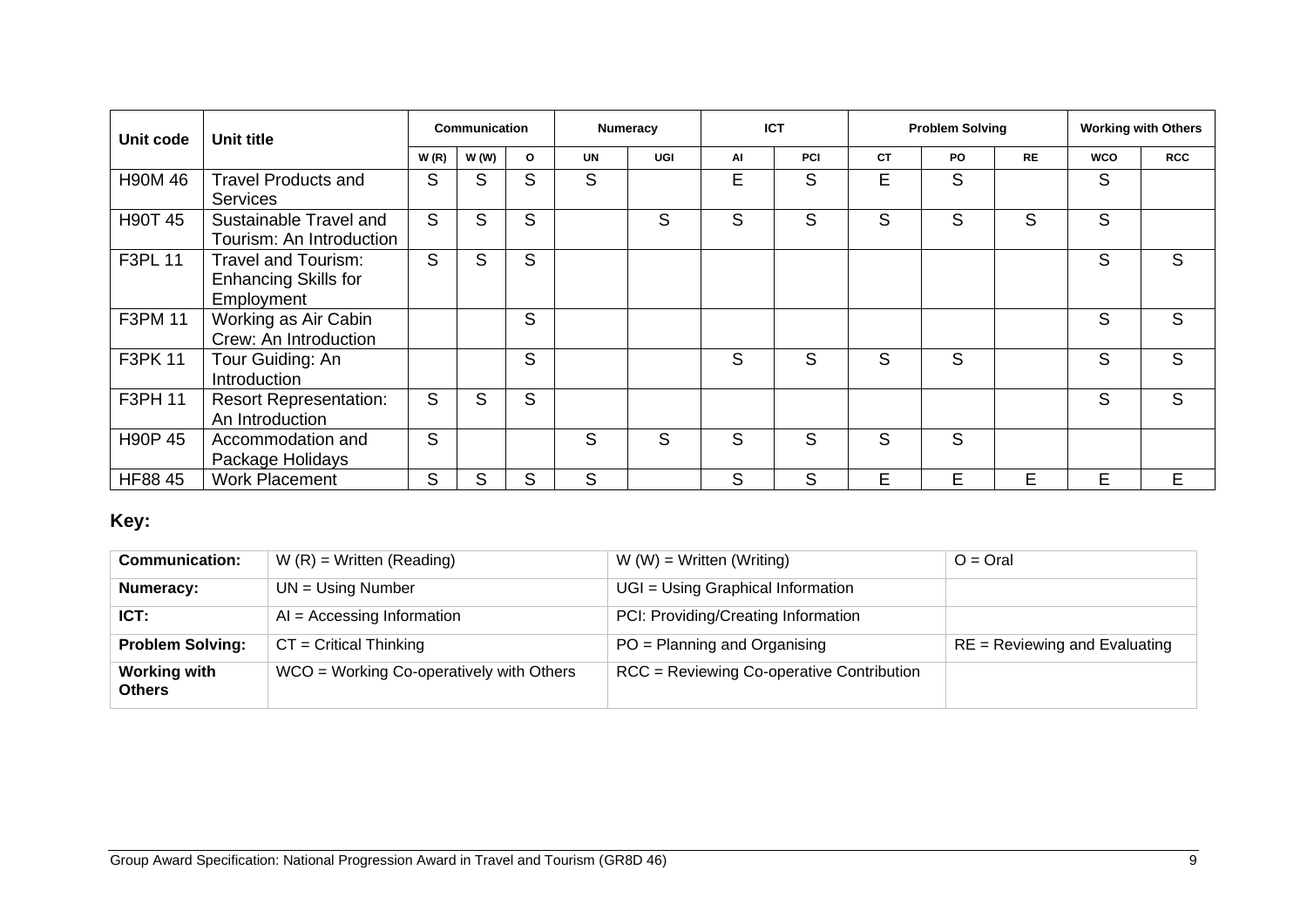## **5.4 Assessment strategy for the qualification**

<span id="page-11-0"></span>

| <b>Unit</b>                                                             | <b>Assessment</b>                                                    |                                                                                                 |                                                                                                 |                                                                      |  |  |  |  |  |
|-------------------------------------------------------------------------|----------------------------------------------------------------------|-------------------------------------------------------------------------------------------------|-------------------------------------------------------------------------------------------------|----------------------------------------------------------------------|--|--|--|--|--|
|                                                                         | <b>Outcome 1</b>                                                     | <b>Outcome 2</b>                                                                                | <b>Outcome 3</b>                                                                                | <b>Outcome 4</b>                                                     |  |  |  |  |  |
| Travel and Tourism in the UK                                            | A closed-book multiple<br>choice or short answer<br>tests            | Case study, open-book<br>conditions                                                             | A closed-book multiple<br>choice or short answer<br>tests                                       |                                                                      |  |  |  |  |  |
| Sustainable Practices in Travel and<br>Tourism                          | Report or oral<br>presentation under<br>open-book conditions         | Report or oral<br>presentation under<br>open-book conditions                                    | <b>Report or Oral</b><br>presentation under<br>open-book conditions                             |                                                                      |  |  |  |  |  |
| Marketing in Travel and Tourism: An<br>Introduction                     | Folio, open-book<br>conditions                                       | Folio, open-book<br>conditions                                                                  | Folio, open-book<br>conditions                                                                  |                                                                      |  |  |  |  |  |
| <b>Skills for Customer Care</b>                                         | Restricted response<br>questions. open-book<br>controlled conditions | Practical activity,<br>observation checklist<br>open-book controlled<br>conditions.             | Practical activity,<br>observation checklist<br>open-book controlled<br>conditions.             | Restricted response<br>questions. open-book<br>controlled conditions |  |  |  |  |  |
| Working as Air Cabin Crew                                               | Practical activity,<br>controlled, supervised<br>conditions          | Written or oral short<br>answer, controlled,<br>supervised conditions                           | Practical activity,<br>controlled, supervised<br>conditions                                     |                                                                      |  |  |  |  |  |
| <b>Airport Ground Operations</b>                                        | Practical activity,<br>controlled, supervised<br>conditions          | Written or oral short<br>answer closed-book<br>test                                             | Practical activity,<br>controlled, supervised<br>conditions                                     |                                                                      |  |  |  |  |  |
| <b>Leisure and Business Tourist</b><br><b>Destinations</b>              | Questioning, closed-<br>book, supervised<br>conditions               | Development of<br>business itinerary and<br>leisure tour<br>programme, open-<br>book conditions | Development of<br>business itinerary and<br>leisure tour<br>programme, open-<br>book conditions |                                                                      |  |  |  |  |  |
| Activity Tourism: Developing Skills for<br><b>Organising Activities</b> | Folio, open-book<br>conditions                                       | Folio, open-book<br>conditions                                                                  | Practical activity,<br>observation checklist<br>open-book controlled<br>conditions.             | Folio, open-book<br>conditions                                       |  |  |  |  |  |
| Heritage Industry in Scotland                                           | Report or oral<br>presentation under                                 | Folio, open-book<br>conditions                                                                  | Folio, open-book<br>conditions                                                                  | Folio, open-book<br>conditions                                       |  |  |  |  |  |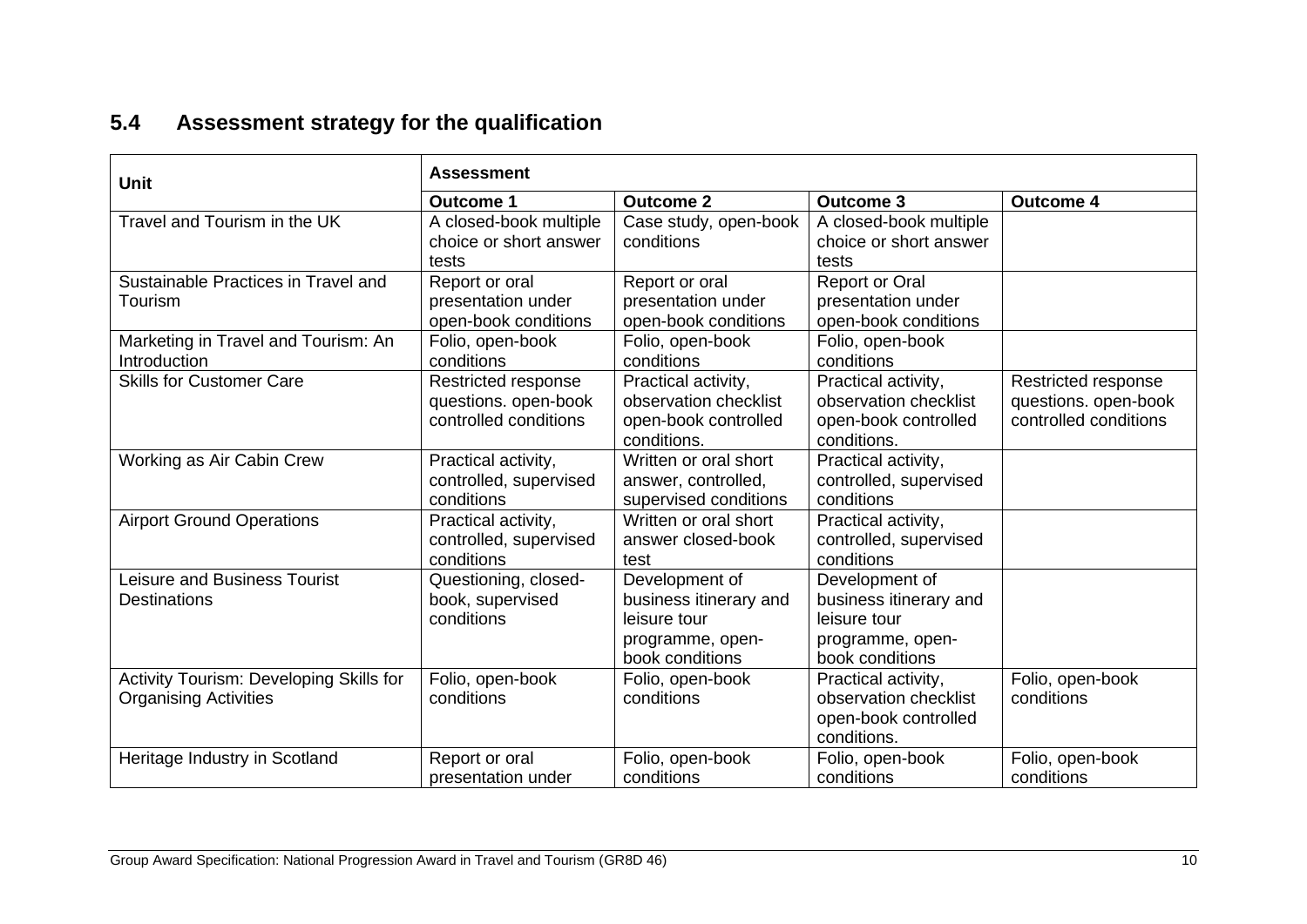| <b>Unit</b>                                            | <b>Assessment</b>                                                                                  |                                                                                                    |                                                                                 |                  |
|--------------------------------------------------------|----------------------------------------------------------------------------------------------------|----------------------------------------------------------------------------------------------------|---------------------------------------------------------------------------------|------------------|
|                                                        | <b>Outcome 1</b>                                                                                   | <b>Outcome 2</b>                                                                                   | <b>Outcome 3</b>                                                                | <b>Outcome 4</b> |
|                                                        | supervised closed-<br>book conditions                                                              |                                                                                                    |                                                                                 |                  |
| The Scottish Tourism Product: An<br>Introduction       | Short answer/restricted<br>response questions,<br>closed-book,<br>supervised conditions            | Case study, open-book<br>assessment completed<br>under supervised<br>conditions                    | Case study, open-book<br>assessment completed<br>under supervised<br>conditions |                  |
| Travel Industry: An Introduction                       | Restricted response<br>questions. closed-book<br>controlled conditions                             | Report or oral<br>presentation under<br>open-book conditions                                       | <b>Report or Oral</b><br>presentation under<br>open-book conditions             |                  |
| Selling the Travel and Tourism<br>Product              | Restricted response<br>questions                                                                   | Role-play                                                                                          | Case study                                                                      |                  |
| <b>Travel Products and Services</b>                    | Practical exercise,<br>supervised, controlled<br>conditions                                        | Practical exercise,<br>supervised, controlled<br>conditions                                        | Practical exercise,<br>supervised, controlled<br>conditions                     |                  |
| Sustainable Travel and Tourism: An<br>Introduction     | Short answer and<br>restricted response<br>questions under<br>closed-book<br>supervised conditions | Short answer and<br>restricted response<br>questions under<br>closed-book<br>supervised conditions | Brochure,<br>presentation, open-<br>book conditions                             |                  |
| Travel and Tourism: Enhancing Skills<br>for Employment | Open-book learner<br>record                                                                        | Role-play                                                                                          | Open-book learner<br>evaluation                                                 |                  |
| Working as Air Cabin Crew: An<br>Introduction          | Written or oral short<br>answer closed-book<br>test                                                | Practical exercise,<br>supervised controlled<br>conditions                                         | Practical exercise,<br>supervised controlled<br>conditions                      |                  |
| Tour Guiding: An Introduction                          | Task or short-answer<br>(written or oral) closed-<br>book test                                     | Performance evidence,<br>supervised, controlled<br>conditions                                      | Performance evidence,<br>supervised, controlled<br>conditions                   |                  |
| Resort Representation: An<br>Introduction              | Written or oral short<br>answer closed-book<br>test                                                | Written scripts and<br>short-answer questions<br>supervised, controlled<br>conditions              | Tutor observation,<br>supervised controlled<br>conditions                       |                  |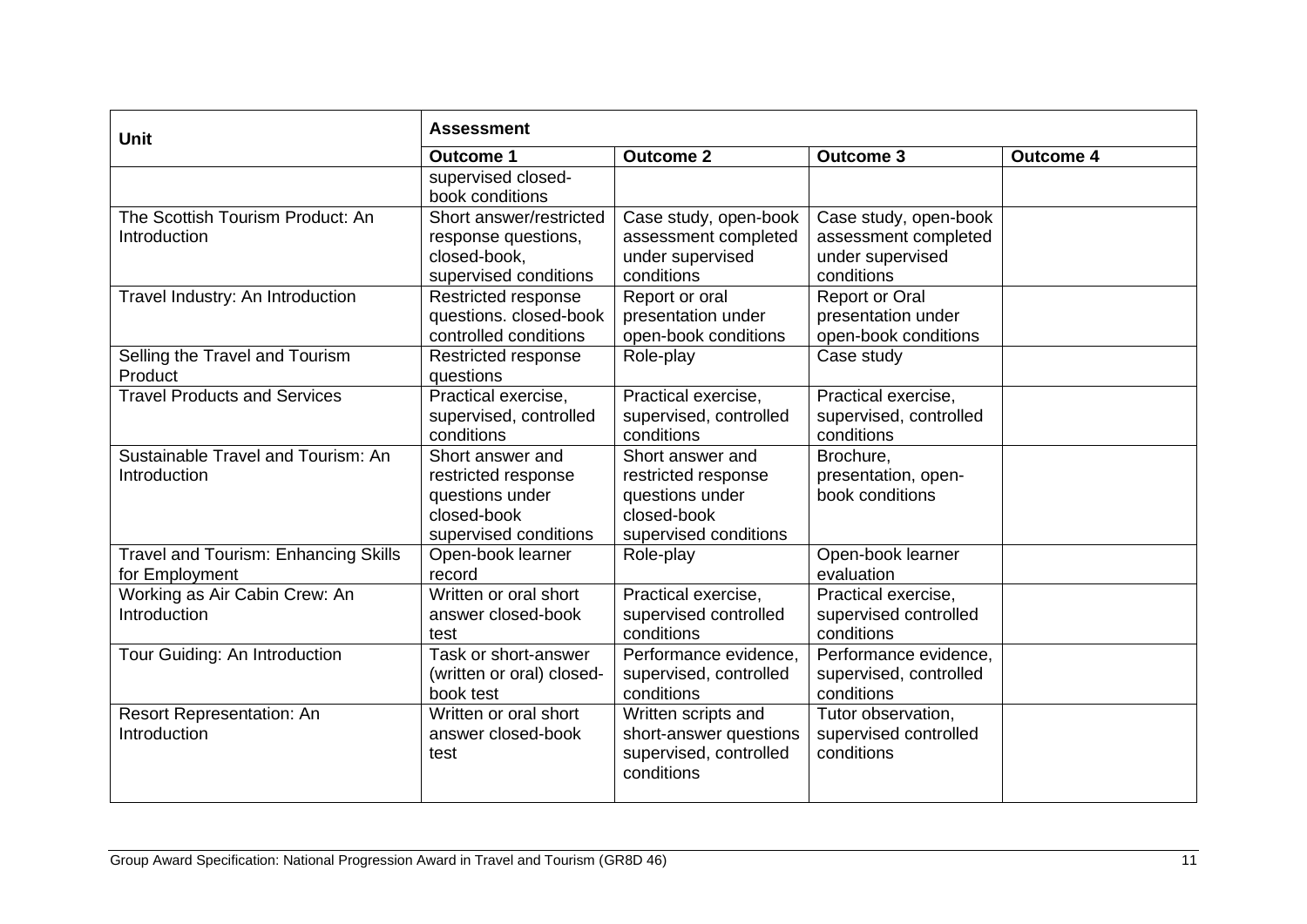| <b>Unit</b>               | <b>Assessment</b>     |                       |                   |           |
|---------------------------|-----------------------|-----------------------|-------------------|-----------|
|                           | Outcome 1             | <b>Outcome 2</b>      | Outcome 3         | Outcome 4 |
| Accommodation and Package | Practical exercise,   | Practical exercise,   |                   |           |
| Holidays                  | supervised controlled | supervised controlled |                   |           |
|                           | conditions            | conditions            |                   |           |
| <b>Work Placement</b>     | Open-book learner     | Open-book learner     | Open-book learner |           |
|                           | record                | record                | evaluation        |           |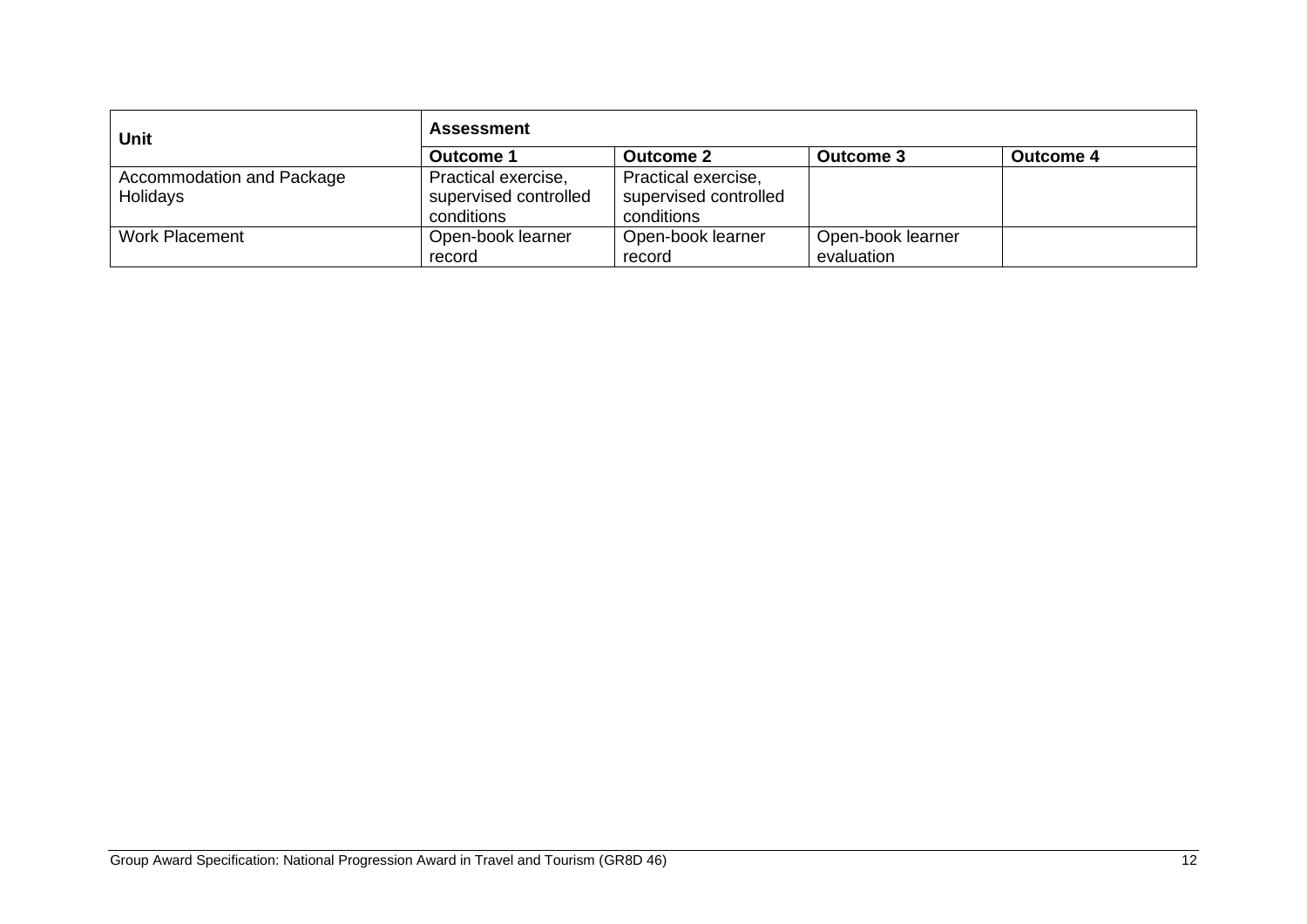## <span id="page-14-0"></span>**6 Guidance on approaches to delivery and assessment**

Given the flexibility of the choice in the structure of these awards it is not possible, nor desirable, to have one overall approach to delivery. However, while the delivery is at the discretion of individual centres, it is suggested that when considering the approach to delivery and the framework and choice of optional units centres should take account of:

- $\bullet$  The individual learner
- ◆ Required criteria laid down by other bodies for learner entry
- Requirements for employment
- The breadth of the sector centres are encouraged to ensure that there is good coverage of the different sub sectors of the industry in the delivery of the qualifications.

Each individual unit specification gives detailed information on the evidence requirements and approaches to assessment for each unit and gives suggestions on different approaches to delivery*.*

Learning and teaching approaches could also include lectures, role-play, simulated workplace environments, individual and group work reinforced by handouts and worksheets which should incorporate problem-solving exercises. Delivery should maximise use of up-todate travel and tourism materials (maps, brochures, guidebooks, trade publications, web based resources) and extensive use of visual material (DVD/video, images, photography, virtual/augmented reality tours etc.

Since a major part of the travel and tourism industry uses ICT and the internet daily, it is highly advisable that learners should be encouraged to use and become familiar with a wide range of sources and resources, including IT programmes.

It is recommended that suitably qualified staff with recent and relevant occupational experience deliver these awards to ensure that learning and teaching is linked to the workplace.

### <span id="page-14-1"></span>**6.1 Sequencing/integration of units**

Sequencing of the delivery of units will vary from centre to centre according to the programme of units offered. Some examples illustrating the possible sequencing of units for typical programmes at each level are outlined below:

#### **Example 1 — Broad underpinning programme**

[Travel and Tourism in the UK](https://www.sqa.org.uk/files/nq/H90R46.pdf) [Sustainable Practices in Travel and Tourism](https://www.sqa.org.uk/files/nq/H90V46.pdf) [Marketing in Travel and Tourism: An Introduction](https://www.sqa.org.uk/files/nq/DM4R_12.pdf) [Skills for Customer Care](https://www.sqa.org.uk/sqa/files/nq/F38X11.pdf)

#### **Example 2 — Travel focus**

[Travel and Tourism in the UK](https://www.sqa.org.uk/files/nq/H90R46.pdf) [Selling the Travel and Tourism Product](https://www.sqa.org.uk/files/nq/F3P912.pdf) [Leisure and Business Tourist Destinations](https://www.sqa.org.uk/files/nq/H90L46.pdf) [Travel Products and Services](https://www.sqa.org.uk/files/nq/H90M46.pdf)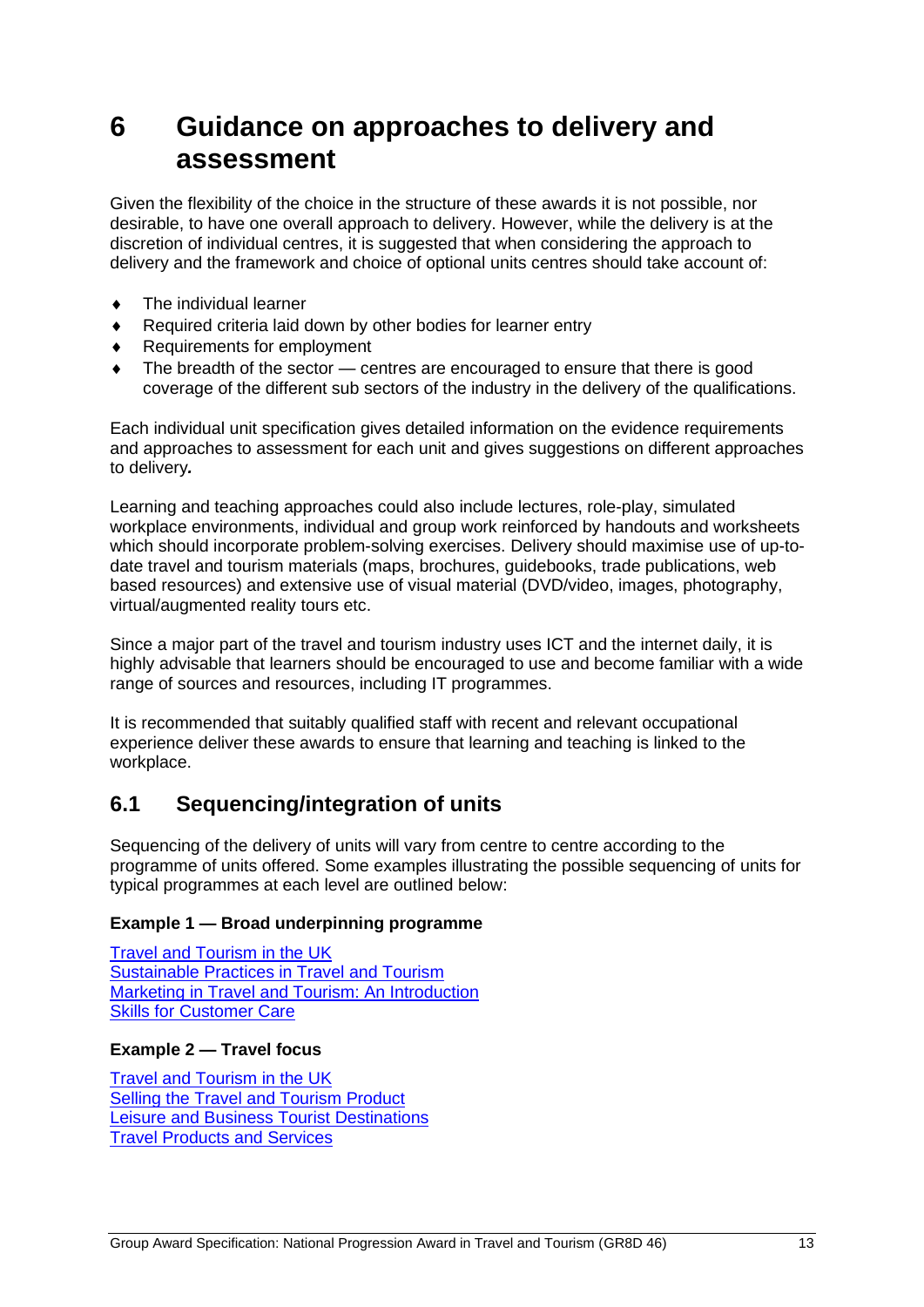#### **Example 3— Travel focus**

[Travel and Tourism in the UK](https://www.sqa.org.uk/files/nq/H90R46.pdf) [Leisure and Business Tourist Destinations](https://www.sqa.org.uk/files/nq/H90L46.pdf) [Travel Products and Services](https://www.sqa.org.uk/files/nq/H90M46.pdf) [Travel and Tourism: Enhancing Skills for Employment](https://www.sqa.org.uk/files/nq/F3PL11.pdf)

#### **Example 4 — Travel focus**

[Travel and Tourism in the UK](https://www.sqa.org.uk/files/nq/H90R46.pdf) [Leisure and Business Tourist Destinations](https://www.sqa.org.uk/files/nq/H90L46.pdf) **[Selling the Travel and Tourism Product](https://www.sqa.org.uk/files/nq/F3P912.pdf)** 

[Travel Products and Services](https://www.sqa.org.uk/files/nq/H90M46.pdf) **or** [Accommodation and Package Holidays](https://www.sqa.org.uk/files/nq/H90P45.pdf)

#### **Example 5 — Cabin Crew**

[Travel and Tourism in the UK](https://www.sqa.org.uk/files/nq/H90R46.pdf) [Working as Air Cabin Crew: An Introduction](https://www.sqa.org.uk/files/nq/F3PM11.pdf) [Working as Air Cabin Crew](https://www.sqa.org.uk/files/nq/F3P712.pdf) [Leisure and Business Tourist Destinations](https://www.sqa.org.uk/files/nq/H90L46.pdf)

#### **Example 6 — Aviation**

[Travel and Tourism in the UK](https://www.sqa.org.uk/files/nq/H90R46.pdf) [Airport Ground Operations](https://www.sqa.org.uk/files/nq/F3P812.pdf) [Working as Air Cabin Crew](https://www.sqa.org.uk/files/nq/F3P712.pdf) **[Skills for Customer Care](https://www.sqa.org.uk/sqa/files/nq/F38X11.pdf)** 

#### **Example 7— Tourism focus**

[Travel and Tourism in the UK](https://www.sqa.org.uk/files/nq/H90R46.pdf) **[Sustainable Practices in Travel and Tourism](https://www.sqa.org.uk/files/nq/H90V46.pdf)** [The Scottish Tourism Product: An Introduction](https://www.sqa.org.uk/files/nq/DM4T12.pdf) [Skills for Customer Care](https://www.sqa.org.uk/sqa/files/nq/F38X11.pdf)

#### **Example 8 — Tourism focus**

[Travel and Tourism in the UK](https://www.sqa.org.uk/files/nq/H90R46.pdf) [The Scottish Tourism Product: An Introduction](https://www.sqa.org.uk/files/nq/DM4T12.pdf) [Tour Guiding: An Introduction](https://www.sqa.org.uk/files/nq/F3PK11.pdf) [Skills for Customer Care](https://www.sqa.org.uk/sqa/files/nq/F38X11.pdf)

#### **Example 9 — Tourism focus**

[Travel and Tourism in the UK](https://www.sqa.org.uk/files/nq/H90R46.pdf) [Tour Guiding: An Introduction](https://www.sqa.org.uk/files/nq/F3PK11.pdf) [Heritage Industry in](https://www.sqa.org.uk/files/nq/H1SC12.pdf) Scotland [The Scottish Tourism Product: An Introduction](https://www.sqa.org.uk/files/nq/DM4T12.pdf)

#### **Example 10 — Tourism focus**

[Travel and Tourism in the UK](https://www.sqa.org.uk/files/nq/H90R46.pdf) [Sustainable Practices in Travel and Tourism](https://www.sqa.org.uk/files/nq/H90V46.pdf) [Activity Tourism: Developing Skills for Organising Activities](https://www.sqa.org.uk/files/nq/H0BE12.pdf)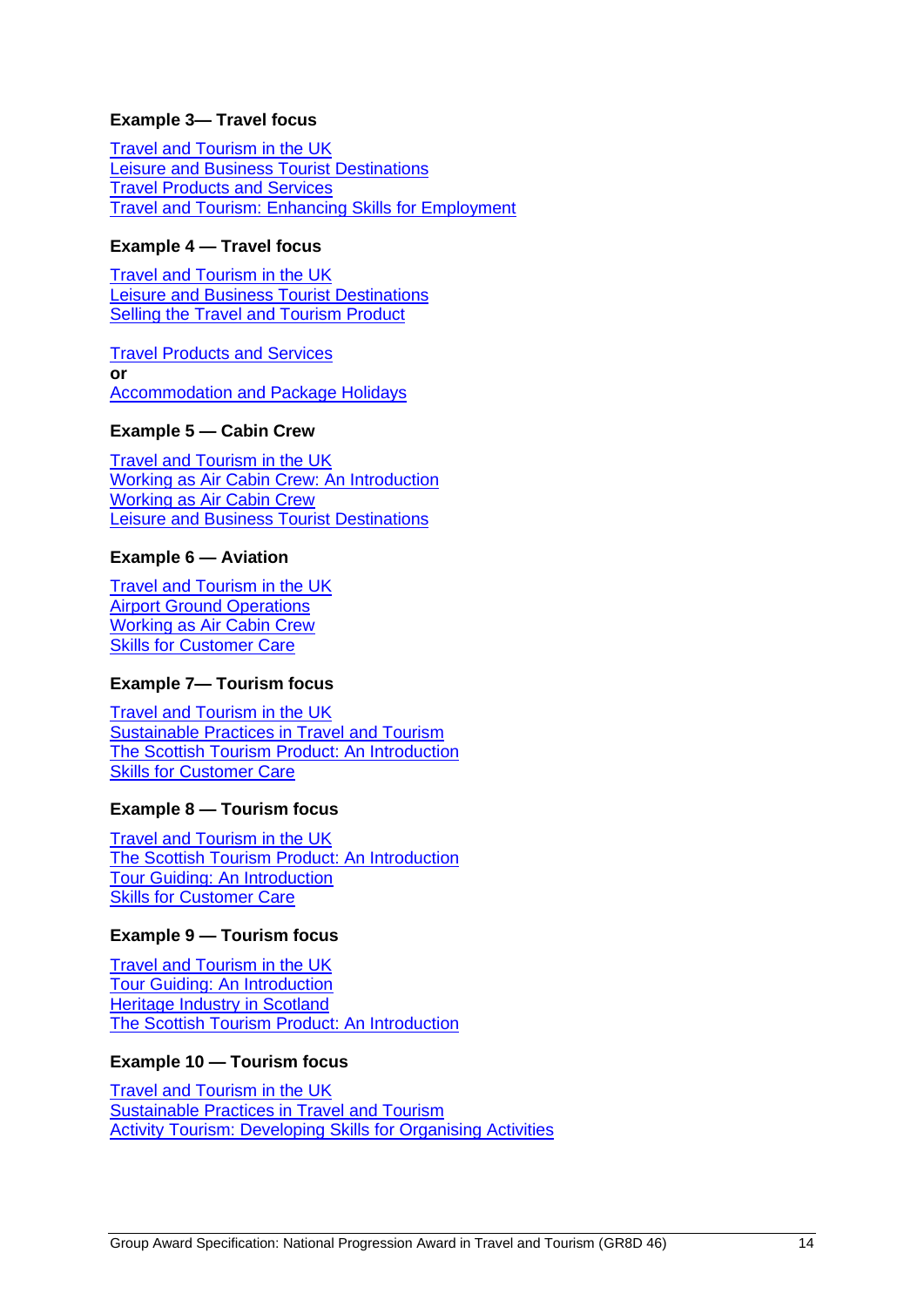There is scope to integrate across units, examples include: Skills for Customer Care with practical units such as cabin crew, tour guiding, resort representation and airport ground operations. Likewise, there are opportunities for integration between Selling the Travel and Tourism Product. Leisure and Business Tourist Destinations, Travel Products and Services and Accommodation and Package Holidays.

### <span id="page-16-0"></span>**6.2 Recognition of prior learning**

SQA recognises that learners gain knowledge and skills acquired through formal, non-formal and informal learning contexts.

In some instances, a full group award may be achieved through the recognition of prior learning. However, it is unlikely that a learner would have the appropriate prior learning and experience to meet all the requirements of a full group award.

The recognition of prior learning may **not** be used as a method of assessing in the following types of units and assessments:

- ◆ HN Graded Units
- Course and/or external assessments
- Other integrative assessment units (which may or not be graded)
- Certain types of assessment instruments where the standard may be compromised by not using the same assessment method outlined in the unit
- Where there is an existing requirement for a licence to practice
- Where there are specific health and safety requirements
- Where there are regulatory, professional or other statutory requirements
- Where otherwise specified in an assessment strategy

More information and guidance on the *Recognition of Prior Learning* (RPL) may be found on our website **[www.sqa.org.uk](http://www.sqa.org.uk/)**.

### <span id="page-16-1"></span>**6.3 Opportunities for e-assessment**

The design for some units in the award requires that evidence of knowledge and understanding of key concepts and processes is obtained through a written test. This assessment process is therefore amenable to on-line assessment (or e-assessment) and centres are encouraged to adopt this approach wherever possible, e-portfolios, blogs, wikis, social media, video diaries, etc can be used for the reflective, evaluative and contextual Outcomes of the qualification. In cases where performance and product evidence is required, the usual checklists and pro forma could be substituted by electronic versions with a learner's product(s) and progress reports stored in the form of an e-portfolio. As this technology develops centres are encouraged to adopt any such arrangements that SQA may put in place for securing and authenticating this evidence.

### <span id="page-16-2"></span>**6.4 Support materials**

A [list of existing Assessment Support Packs \(ASPs\)](http://www.sqa.org.uk/sqa/46233.2769.html) is available to view on SQA's website.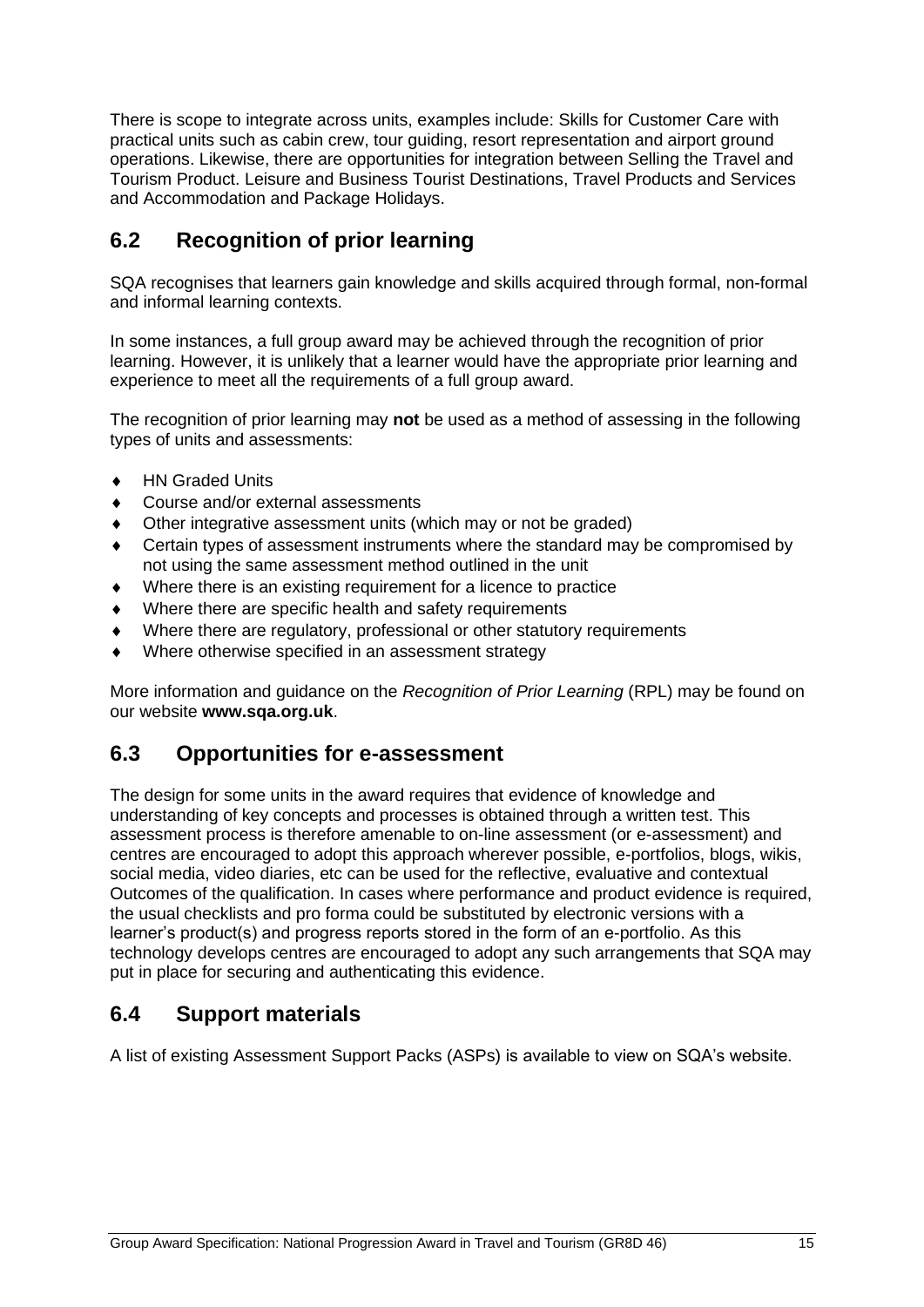### <span id="page-17-0"></span>**6.5 Resource requirements**

The NPA includes specialist vocational units and centres will require access to relevant expertise and resources. Good access to ICT generally is required and for a number of units in retail travel where access to relevant software to simulate booking and ticketing activities would be beneficial.

It is essential that delivery takes account of current industry requirements. Simulated environments for several practical units would be beneficial for example, for cabin crew units, practical sessions should take place in a mock aircraft cabin. However, a classroom set up using chairs in an aircraft-seating configuration would suffice. A set of safety demonstration equipment comprising of a seat belt, life jacket, oxygen mask and safety card is necessary. Access to an airline service cart would be desirable although a tiered trolley would be a useful substitute. For airport ground operations, where possible, a check-in and boarding area should be created, where working practice can be simulated.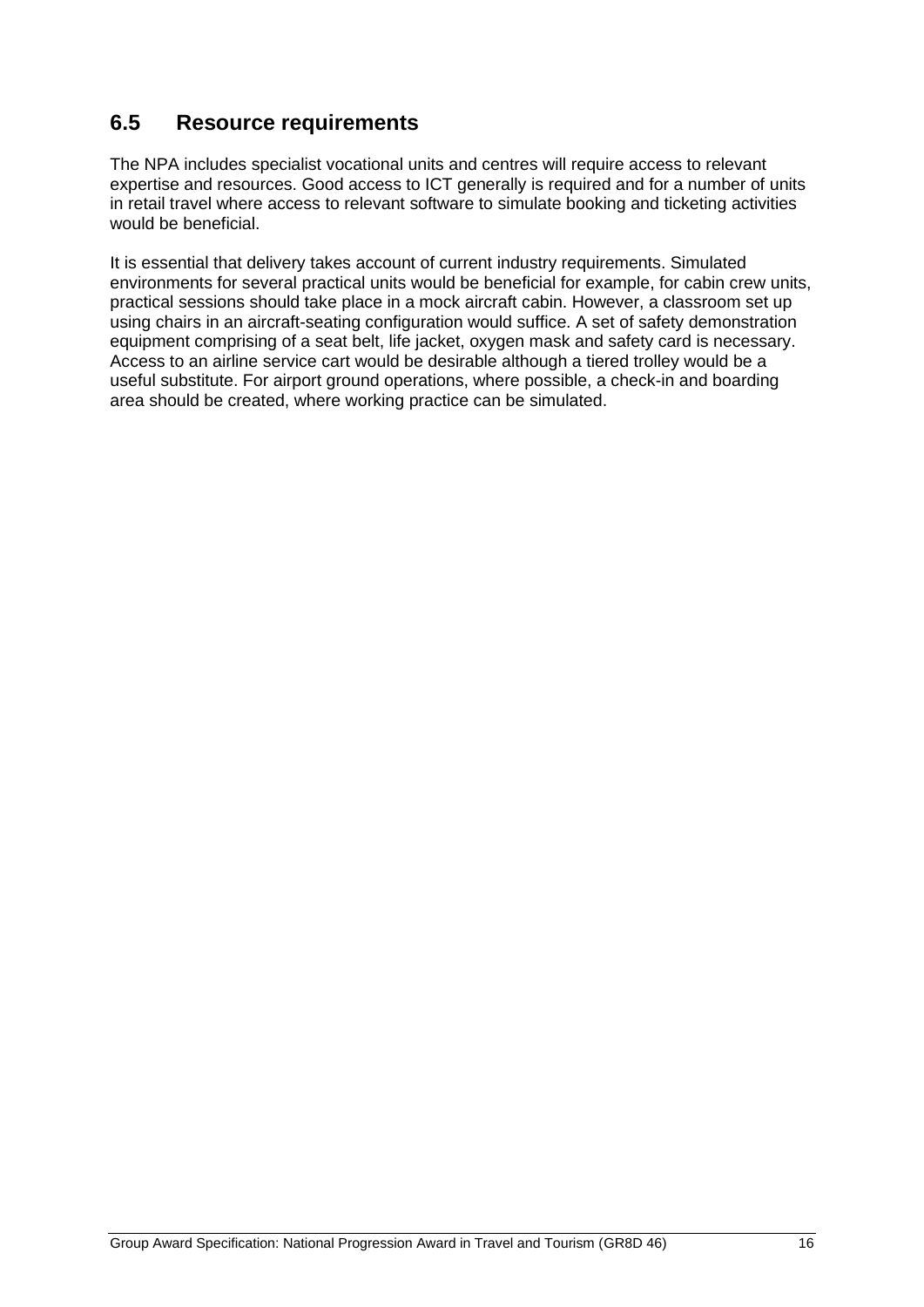## <span id="page-18-0"></span>**7 General information for centres**

### **Equality and inclusion**

The unit specifications making up this group award have been designed to ensure that there are no unnecessary barriers to learning or assessment. The individual needs of learners will be taken into account when planning learning experiences, selecting assessment methods or considering alternative evidence. Further advice can be found on our website **[www.sqa.org.uk/assessmentarrangements](http://www.sqa.org.uk/sqa/14977.html)**.

#### **Internal and external verification**

All assessments used within this qualification should be internally verified, using the appropriate policy within the centre and the guidelines set by SQA.

External verification will be carried out by SQA to ensure that internal assessment is within the national guidelines for these qualifications.

Further information on internal and external verification can be found in *SQA's Guide to Assessment* **[\(www.sqa.org.uk/GuideToAssessment\)](http://www.sqa.org.uk/sqa/files_ccc/GuideToAssessment.pdf)**.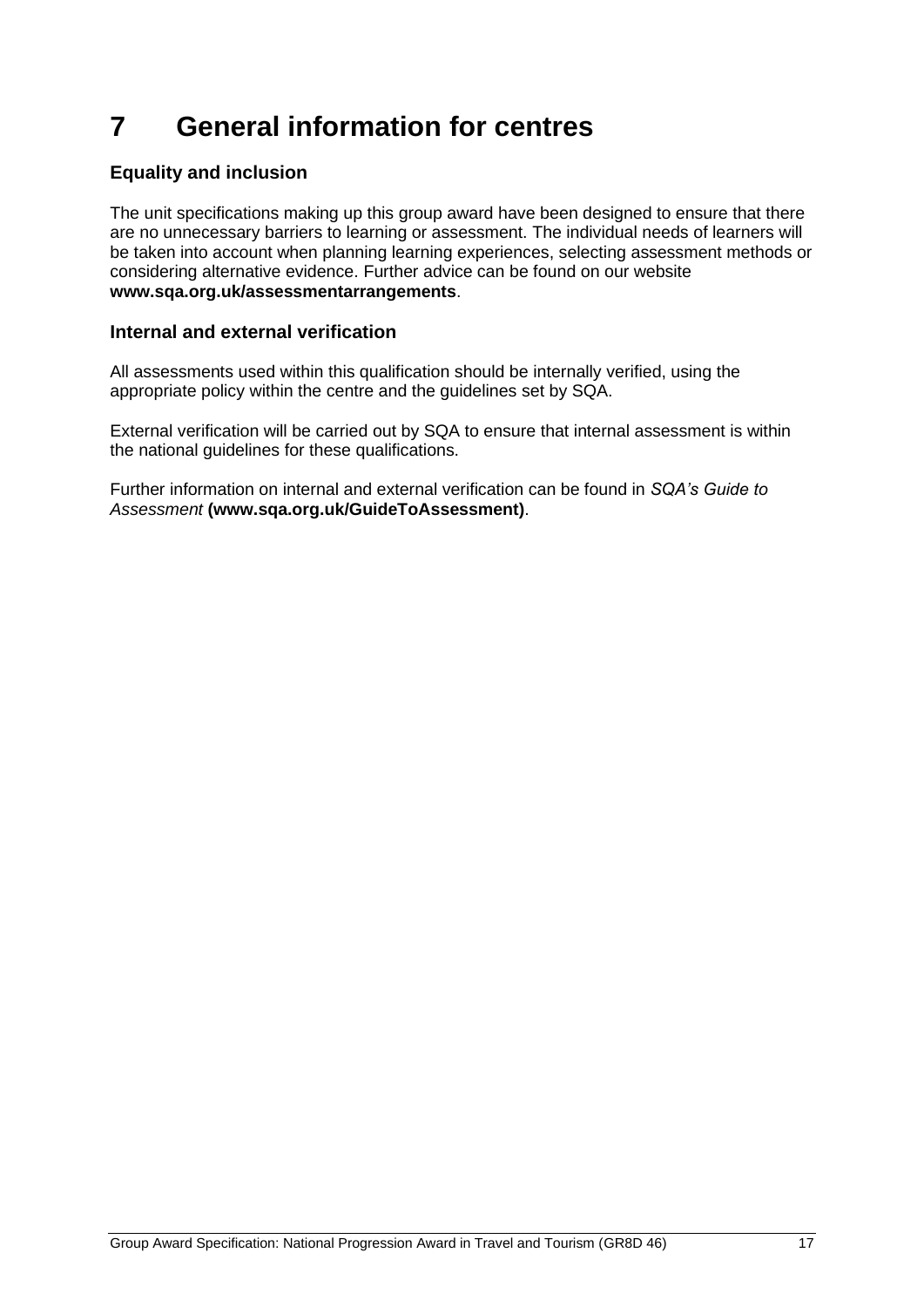## <span id="page-19-0"></span>**8 Glossary of terms**

**Embedded Core Skills:** is where the assessment evidence for the unit also includes full evidence for complete Core Skill or Core Skill components. A learner successfully completing the unit will be automatically certificated for the Core Skill. (This depends on the unit having been successfully audited and validated for Core Skills certification.)

**Finish date:** The end of a group award's lapsing period is known as the finish date. After the finish date, the group award will no longer be live and the following applies:

- learners may not be entered for the group award
- the group award will continue to exist only as an archive record on the Awards Processing System (APS)

**Lapsing date:** When a group award is entered into its lapsing period, the following will apply:

- $\bullet$  the group award will be deleted from the relevant catalogue
- the group award specification will remain until the qualification reaches its finish date at which point it will be removed from SQA's website and archived
- no new centres may be approved to offer the group award
- centres should only enter learners whom they expect to complete the group award during the defined lapsing period

**SQA credit value:** The credit value allocated to a unit gives an indication of the contribution the unit makes to an SQA group award. An SQA credit value of 1 given to an SQA unit represents approximately 40 hours of programmed learning, teaching and assessment.

**SCQF:** The Scottish Credit and Qualification Framework (SCQF) provides the national common framework for describing all relevant programmes of learning and qualifications in Scotland. SCQF terminology is used throughout this guide to refer to credits and levels. For further information on the SCQF visit the SCQF website at **[www.scqf.org.uk](http://www.scqf.org.uk/)**.

**SCQF credit points:** SCQF credit points provide a means of describing and comparing the amount of learning that is required to complete a qualification at a given level of the Framework. One National Unit credit is equivalent to 6 SCQF credit points. One National Unit credit at Advanced Higher and one Higher National Unit credit (irrespective of level) is equivalent to 8 SCQF credit points.

**SCQF levels:** The level a qualification is assigned within the framework is an indication of how hard it is to achieve. The SCQF covers 12 levels of learning. HNCs and HNDs are available at SCQF levels 7 and 8 respectively. Higher National Units will normally be at levels 6–9 and graded units will be at level 7 and 8. National Qualification Group Awards are available at SCQF levels 2–6 and will normally be made up of National Units which are available from SCQF levels 2–7.

**Signposted Core Skills:** refers to opportunities to develop Core Skills arise in learning and teaching but are not automatically certificated.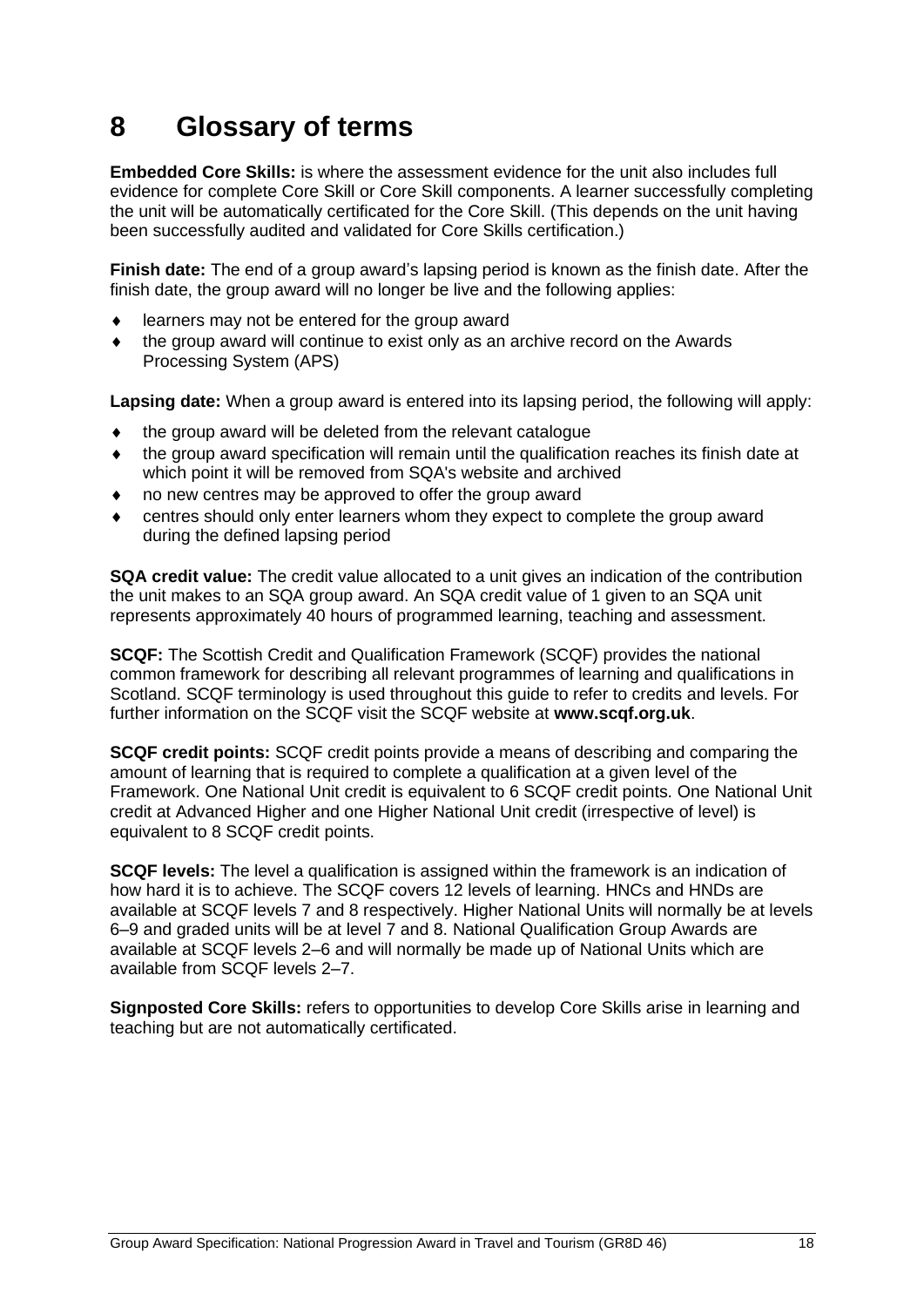## **History of changes**

It is anticipated that changes will take place during the life of the qualification and this section will record these changes. This document is the latest version and incorporates the changes summarised below. Centres are advised to check SQA's APS Navigator to confirm they are using the up to date qualification structure.

**NOTE:** Where a unit is revised by another unit:

- No new centres may be approved to offer the unit which has been revised.
- Centres should only enter learners for the unit which has been revised where they are expected to complete the unit before its finish date.

| Version<br><b>Number</b> | <b>Description</b> | <b>Date</b> |
|--------------------------|--------------------|-------------|
|                          |                    |             |
|                          |                    |             |
|                          |                    |             |
|                          |                    |             |
|                          |                    |             |
|                          |                    |             |
|                          |                    |             |
|                          |                    |             |
|                          |                    |             |
|                          |                    |             |
|                          |                    |             |
|                          |                    |             |

#### **Acknowledgement**

SQA acknowledges the valuable contribution that Scotland's colleges have made to the development of this qualification.

Template version: July 2020